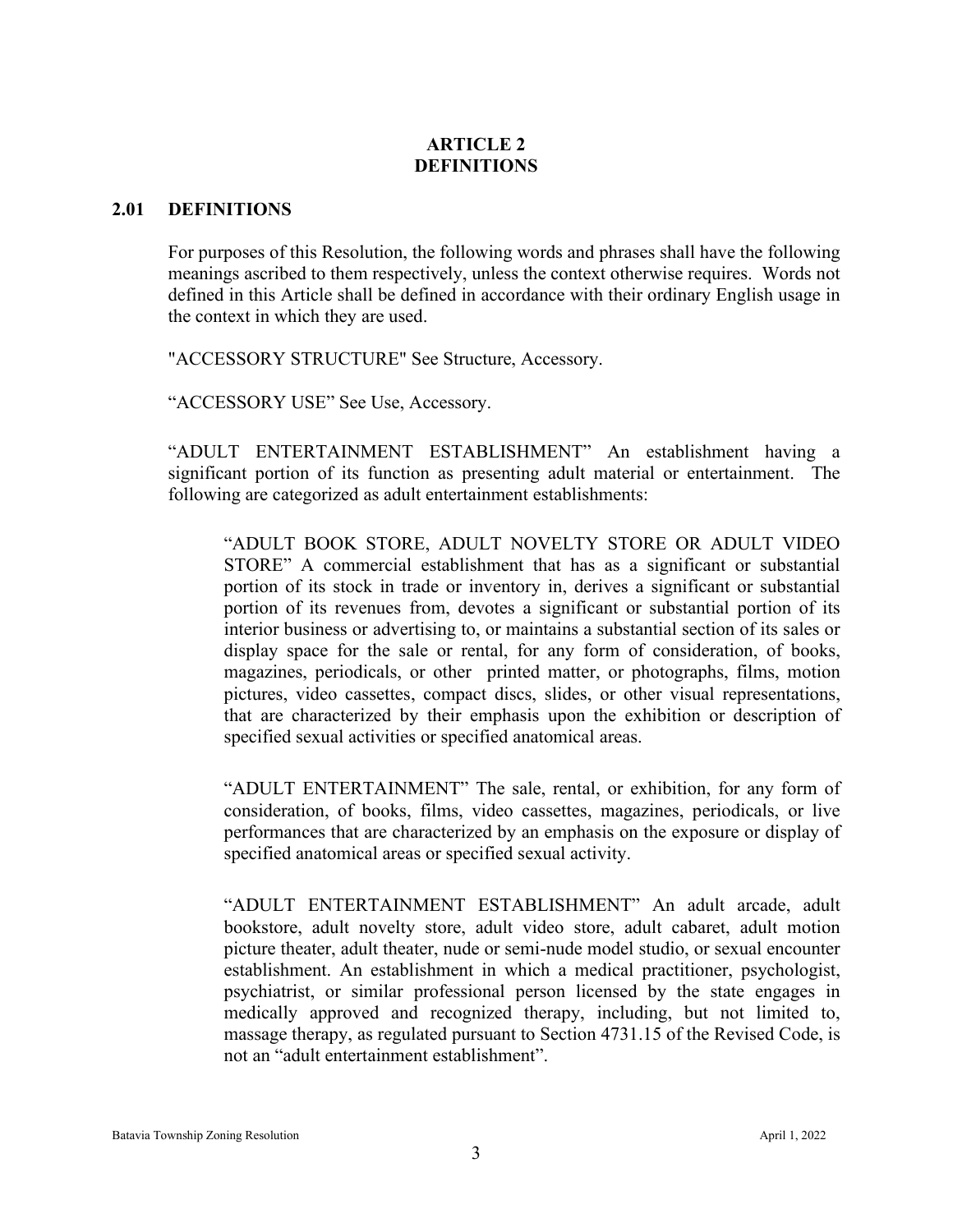"ADULT MATERIALS" Any book, novelty, sexual paraphernalia, sex toy, sexual devise, magazine, periodical, newspaper, pamphlet, poster, print picture, slide, transparency, figure, image, description, motion picture film, video, phonographic record or tape, compact disc (CD), digital video disc (DVD), computer hardware or software, or other tangible thing that is distinguished or characterized by an emphasis on matter depicting, describing, or relating to specified sexual activities or specified anatomical areas.

"ADULT MINI MOTION PICTURE THEATER" A facility with a capacity for less than 50 persons, which in exchange for any form of consideration, presents adult material for observation by patrons therein.

"ADULT MOTEL OR HOTEL" An establishment offering public accommodations, for any form of consideration, which provides patrons with closed-circuit television transmissions, films, motion pictures, video cassettes, slides or other photographic reproductions, characterized by the depiction of "specified sexual activities" or "specified anatomical areas" and which advertises the availability of this type of material by means of a sign visible from the public right-of-way, or by means of off-premises advertising; or offers a sleeping room for rent for a period of time less than 10 hours; or allows a tenant or occupant to sub-rent the sleeping room for a period of time less than 10 hours.

"ADULT MOTION PICTURE THEATER" A commercial establishment where films, motion pictures, videocassettes, slides or similar photographic reproductions that are characterized by their emphasis upon the display of specified sexual activities or specified anatomical areas are regularly shown to more than five individuals for any form of consideration.

"ADULT THEATER" A theater, concert hall, auditorium, or similar commercial establishment that, for any form of consideration, regularly features persons who appear in a state of nudity or semi-nudity or live performances that are characterized by their emphasis upon the exposure of specified anatomical areas or specified sexual activities.

"ESCORT AGENCY" A person or business association that, for any form of consideration, furnishes, or offers to furnish an escort(s), guide(s), date(s), or companion(s) for another person.

"MASSAGE" A method of treating or stimulating the external parts of the human body by rubbing, stroking, kneading, tapping, touching or vibrating with the hand or any instruments for pay.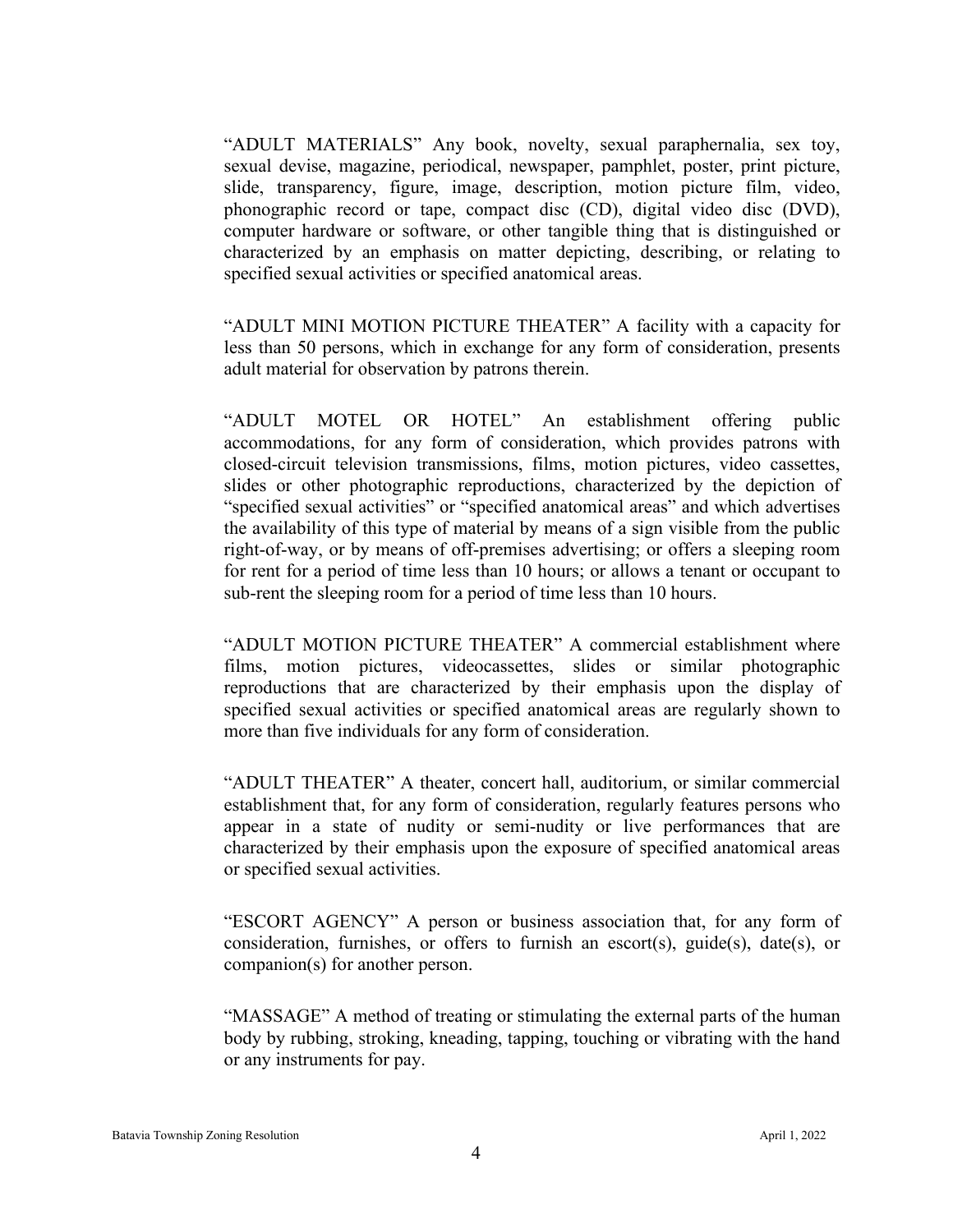"MASSAGE ESTABLISHMENT" Any establishment having a fixed place of business where massages are administered for pay. This definition shall not be construed to include a hospital, nursing home, medical clinic, or the office of a physician, surgeon, chiropractor, osteopath, or therapist duly licensed by the State of Ohio, nor barber shops or beauty salons in which massages are administered only to the scalp, the face, the neck, or the shoulder, or recreation centers and sports complexes.

"NUDE MODEL STUDIO" Any place where a person, who regularly appears in a state of nudity, semi-nudity, is provided for money or any other form of consideration to be observed, sketched, drawn, painted, sculpted, photographed, or similarly depicted by other persons A modeling class or studio is not a nude or semi-nude model studio and is not subject to this chapter if it is operated in any of the following ways: (i) By a college or university supported entirely or partly by taxation; (ii) By a private college or university that maintains and operates educational programs, the credits for which are transferable to a college or university supported entirely or partly by taxation; (iii) In a structure that has no sign visible from the exterior of the structure and no other advertising indicating that a person appearing in a state of nudity or semi-nudity is available for viewing, if in order to participate in a class in the structure, a student must enroll at least three days in advance of the class and if not more than one nude or seminude model is on the premises at any one time.

"SEXUAL DEVICE" Any three-dimensional object designed and marketed for stimulation of the male or female human genitals or anus or female breasts or for sadomasochistic use or abuse of oneself or others, including, but not limited to, dildos, vibrators, penis pumps, and physical representations of the human genital organs, but not including devices primarily intended for protection against sexually transmitted diseases or for preventing pregnancy.

"SEXUAL DEVICE SHOP" A commercial establishment that regularly features sexual devices, but not including any pharmacy, drug store, medical clinic, or establishment primarily dedicated to providing medical or healthcare products or services, and not including any commercial establishment that does not restrict access to its premises by reason of age.

"SEXUAL ENCOUNTER CENTER" A business or commercial enterprise that, as one of its principal business purposes, purports to offer for any form of consideration physical contact in the form of wrestling or tumbling between individuals of the opposite sex when one or more of the individuals is nude or semi-nude.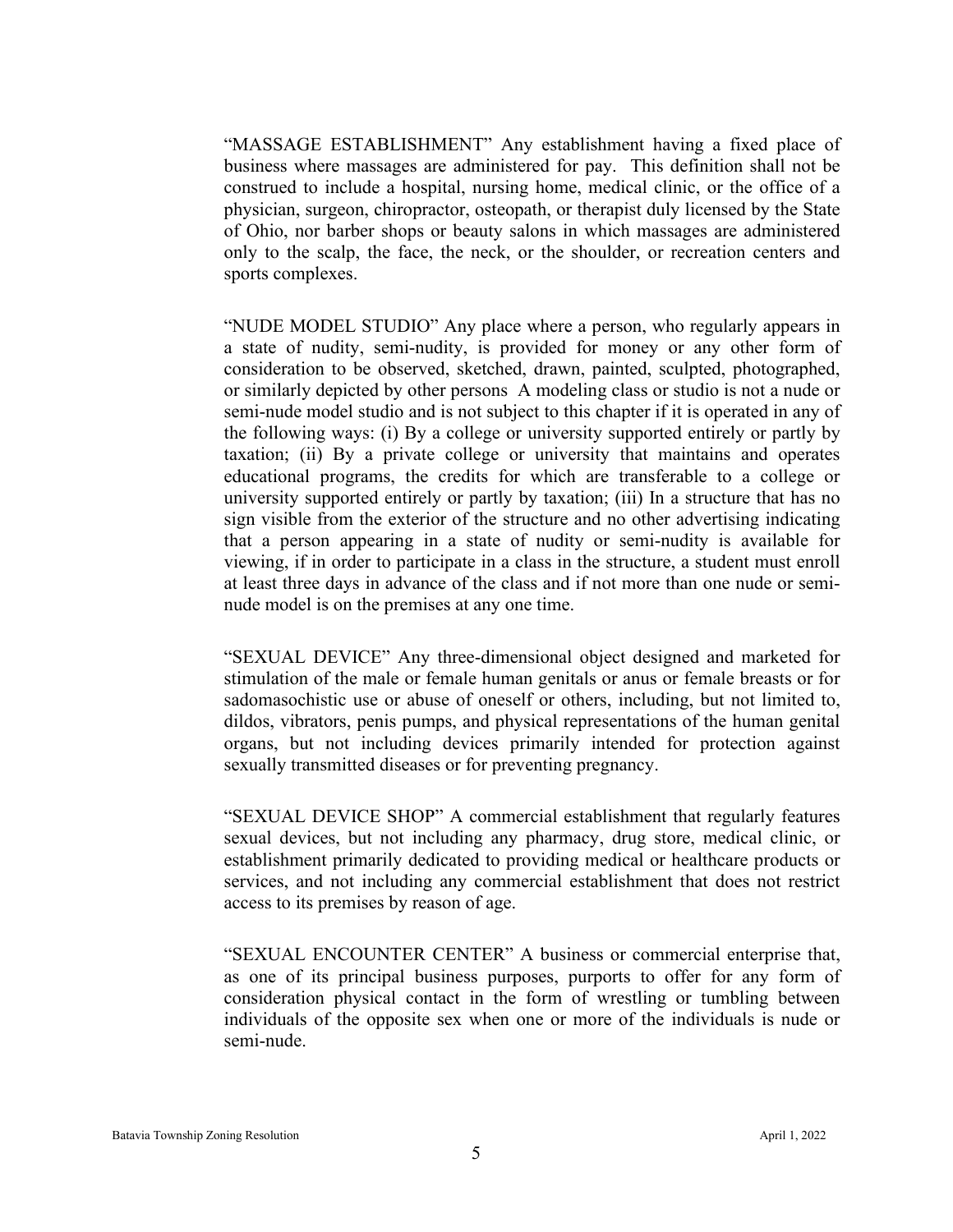"SEXUAL ENCOUNTER ESTABLISHMENT" A business or commercial establishment, that as one of its primary business purposes, offers for any form of consideration, a place where two or more persons congregate, associate or consort, for the purpose of specified sexual activities, or the exposure of specified anatomical areas, or activities when one or more of the persons is in a state of nudity or semi-nude (not including an establishment where a medical practitioner, psychologist, psychiatrist or similar person licensed in the State of Ohio, engages in medically approved and recognized sexual therapy).

"SPECIFIED ANATOMICAL AREAS" Anatomical areas that include human genitals, pubic region, or buttocks or human female breast below a point immediately above the top of the areola.

"SPECIFIED SEXUAL ACTIVITIES" Real or simulated sexual intercourse, oral copulation, masturbation, or sodomy, or excretory functions as a part of, or in connection with, any of these activities.

"ADULT FAMILY HOME" A residence or facility, as defined and regulated in Chapter 3722 of the Ohio Revised Code, which provides accommodations for three to five unrelated adults and provides supervision and personal care services to at least three of the unrelated adults.

"ADULT GROUP HOME" A residence or facility, as defined and regulated in Chapter 3722 of the Ohio Revised Code, which provides accommodations for six to sixteen unrelated adults and provides supervision and personal care services.

"AGRICULTURE" The use of land for agricultural purposes including farming; ranching; algaculture meaning the farming of algae; aquaculture; apiculture; horticulture; viticulture; animal husbandry, including, but not limited to, the care and raising of livestock, equine, and fur-bearing animals; poultry husbandry and the production of poultry and poultry products; dairy production; the production of field crops, tobacco, fruits, vegetables, nursery stock, ornamental shrubs, ornamental trees, flowers, sod, or mushrooms; timber; pasturage; any combination of the foregoing; the processing, drying, storage, and marketing of agricultural products when those activities are conducted in conjunction with, but are secondary to, such husbandry or production, and as defined in Section 519.01 of the Ohio Revised Code and provided further that the above uses shall not include the commercial feeding of garbage or offal to swine or other animals. See Section 7.31 of the Zoning Resolution.

"AGRICULTURAL SERVICES" Any commercial activity that primarily serves the agricultural community. Agricultural Services shall include: tractor and farm implement and materials sales, grain elevators and farming machinery and agricultural equipment repair.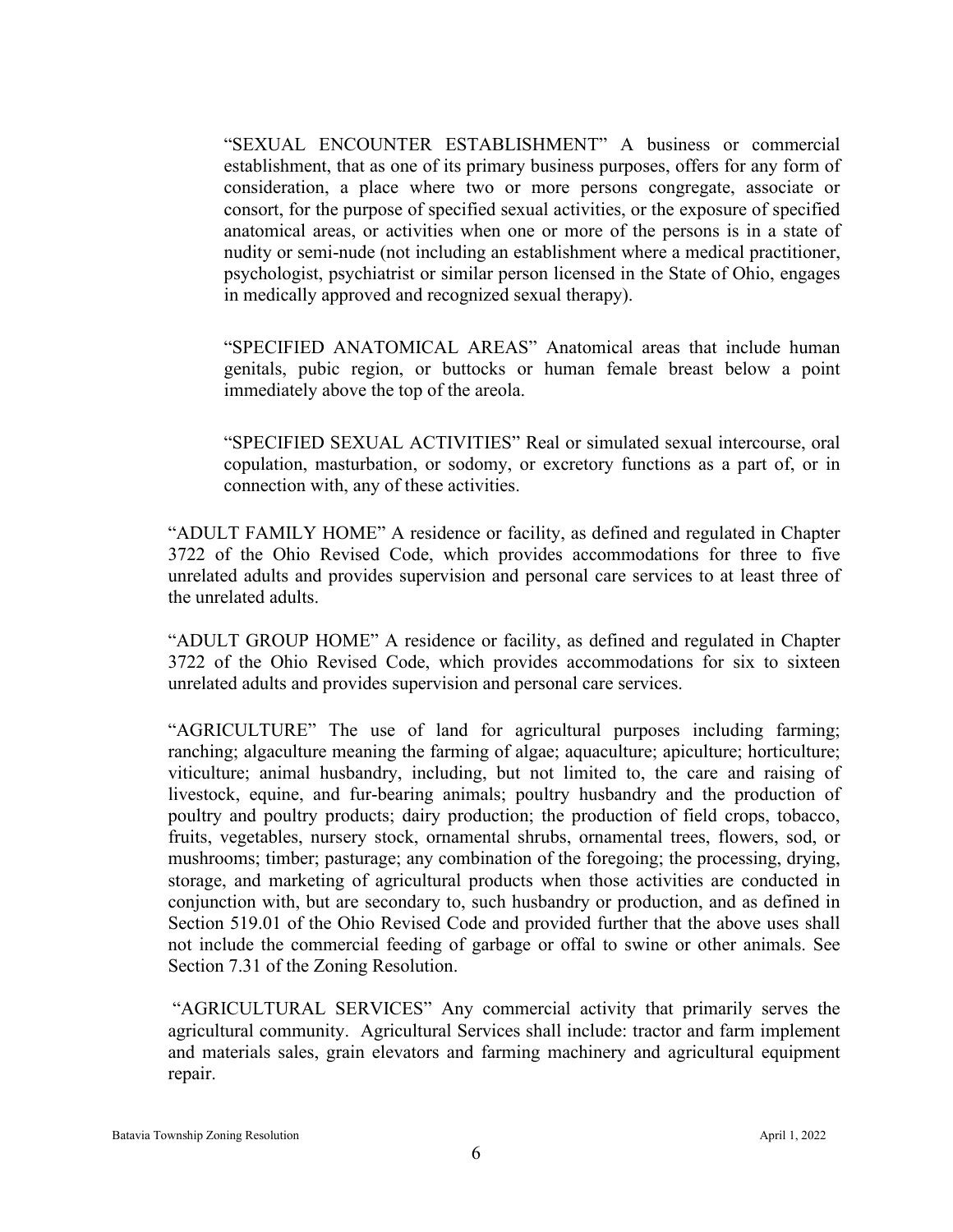"AIRPORT" Any runway, land area or other facility designed and used either publicly or privately by any person for the landing and taking off of aircraft, including all necessary taxiways, aircraft storage and tie-down areas, hangars and other necessary buildings, and open spaces.

"ALLEY" Any public way affording a secondary means of access to abutting property and not intended for general traffic circulation.

"ALTERATIONS, STRUCTURAL" Any change in the supporting members of a building such as bearing walls, columns, beams, or girders.

"APARTMENT UNIT" A dwelling unit in an apartment building, intended, designed or used as a residence by a single-family unit.

"APPLICANT" A person commencing proceedings under this Resolution to effect the development or use of land for himself or for another, or for the reconstruction or construction of structures already built upon the land which may include but is not limited to the fee simple owner or the designee of the property owner bearing written authorization of the fee simple owner(s).

"ASSISTED LIVING FACILITY" A residential care facility, other than a licensed nursing home, that provides personal care for persons with impairments in performance of activities of daily living and has the capacity to meet unscheduled needs for assistance. Typical to this facility is that each residence is private occupancy, furnished by occupant, with food service, laundry and gathering areas shared in the facility.

"AUTOMOTIVE, MOBILE HOME, TRAILER and FARM IMPLEMENT SALES" The sale or rental of new and/or used motor vehicles, mobile homes, trailers or farm implements, but does not include repair work except for incidental warranty repair of the same to be displayed and sold on the premises. The sale of used items must not include merchandise of such poor condition that it can no longer satisfy its intended purpose.

"AUTOMOTIVE FILLING STATION" Buildings and premises where gasoline, oil, grease, batteries, tires and motor vehicle accessories may be supplied and dispensed at retail, and where, in addition, minor repair, tune-ups and adjustments may be performed. Furthermore, the sale of convenience goods, such a prepackaged foods and drinks, may be permitted as an accessory use.

"AUTOMOTIVE SERVICE AND REPAIR" Any building, structure or premises in which or upon which a business, service, or industry involving the maintenance, servicing, repair or painting of motor vehicles is conducted or rendered.

"AUTOMOTIVE WRECKING" The dismantling, disassembling, or wrecking of used motor vehicles, mobile homes or trailers or the storage, sale or dumping of dismantled, partially dismantled, obsolete or wrecked vehicles or their parts.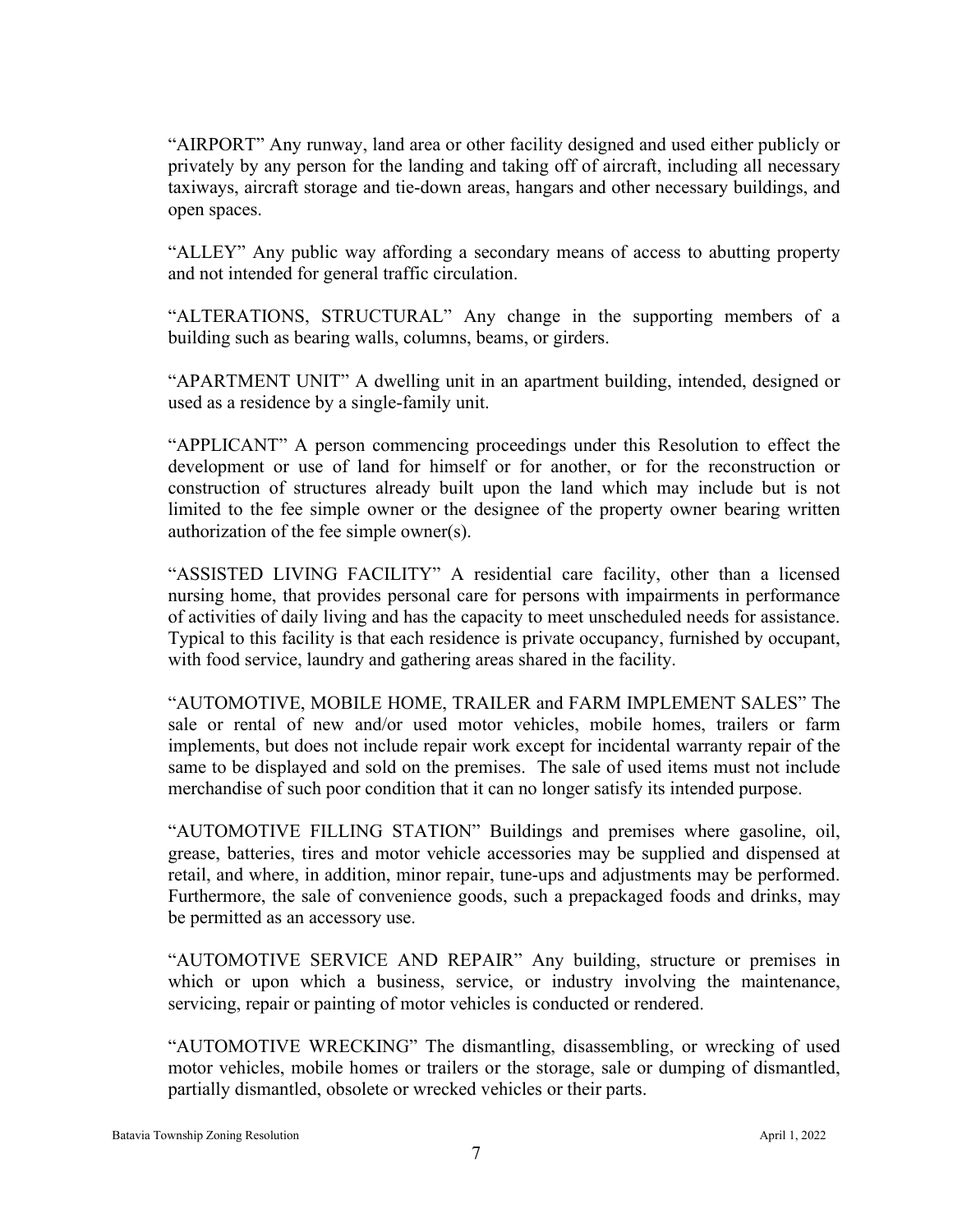"BASEMENT" A story which is all or partly underground, but having at least one-half of its height below the average level of the adjoining ground. Basement area shall not be included in the minimum square footage required for a dwelling unit.

"BED AND BREAKFAST ESTABLISHMENT" Any owner-occupied home, or portion thereof, where lodging, with meals, is provided for compensation.

"BOARD OF ZONING APPEALS" The Board of Zoning Appeals for Batavia Township.

"BOARD OF TRUSTEES" The Batavia Township Board of Trustees.

"BUFFERYARD" Any open space areas, landscaped areas, fences, walls, earthen berms or any combination thereof, used to physically separate or screen one use or property from another so as to visually shield or block noise, light, or other nuisances.

"BUILDING" Any structure having a roof supported by columns or walls, designed or intended for the support, enclosure, shelter, or protection of persons, or animals, chattels or property.

"BUILDING, ACCESSORY" A subordinate building detached from, but located on the same lot, as the principal building, the use of which is incidental and accessory to that of the main building or use.

"BUILDING HEIGHT" The vertical distance measured from the average elevation of the proposed finished grade at the front of the building to the highest point of the roof.

"BUILDING SETBACK LINE" A line parallel to the street right-of-way line at any story level of a building representing the minimum distance which all or any part of the building is set back from said right-of-way line.

"BUILDING, PRINCIPAL" The building in which is conducted the main or principal use of the lot on which said building is situated.

"BUSINESS, CONVENIENCE" Commercial establishments which cater to and can be located in close proximity to residential districts without creating undue vehicular congestion, excessive noise, or other objectionable influences. Uses in this classification tend to serve the daily needs of residents in the neighborhood and may include small bakeries, florists, coffee shops, convenience stores, self-serve laundromats, and neighborhood branches of financial institutions.

"BUSINESS, RETAIL" Any commercial establishment selling goods, wares or merchandise to the ultimate consumer for direct consumption or use and not for resale.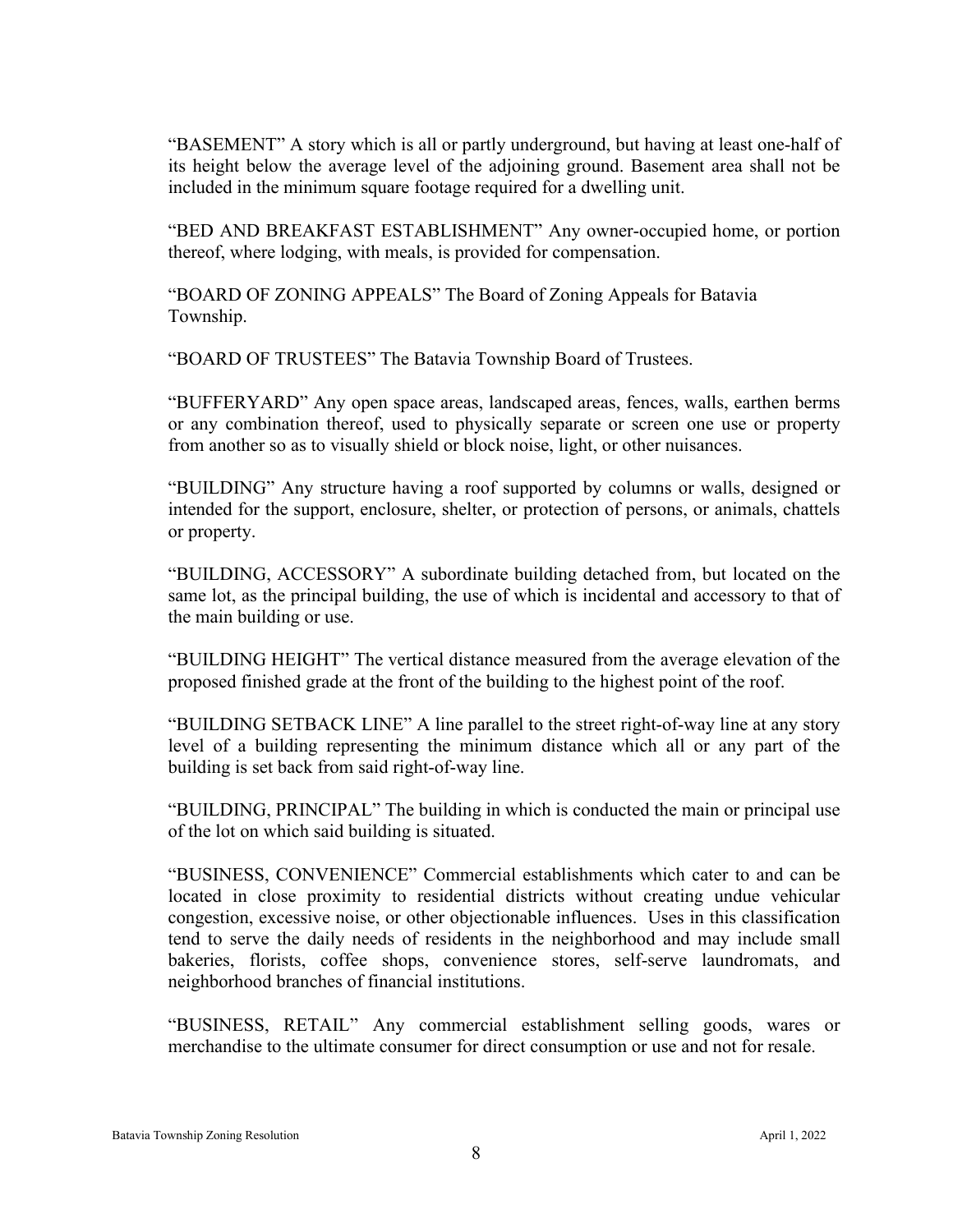"BUSINESS SERVICES" Any profit-making activity which renders services primarily to other commercial or industrial enterprises, or which serves and repairs appliances and machines used in homes and businesses.

"BUSINESS WHOLESALE" Business establishments that generally sell commodities in large quantities or by the piece to retailers, jobbers, or other wholesale establishments, or manufacturing establishments. These commodities are basically for further resale, for use in the fabrication of a product, or for use by a business service.

"CEMETERY" Land used or intended to be used for the burial of the animal or human dead and dedicated for cemetery purposes, including crematories, mausoleums, and mortuaries if operated in connection with and within the boundaries of such cemetery.

"CHANNEL" A natural or artificial watercourse of perceptible extent, with bed and banks to confine and conduct continuously or periodically flowing water.

"CLINIC" A place used for the care, diagnosis and treatment of sick, ailing, infirm, or injured persons and those who are in need of medical and surgical attention but who are not provided with board or room or kept overnight on the premises.

"CLUB" A club shall mean a nonprofit association of persons who are bona fide members paying regular dues, and are organized for some common purpose, but excludes religious places of worship or a group organized solely or primarily to render a service customarily carried on as a commercial enterprise.

"COMMERCIAL ENTERTAINMENT FACILITY" Any profit-making activity that is generally related to the entertainment field such as motion picture theaters, carnivals, comedy clubs, theaters, bingo, amusement parks, and similar entertainment facilities. Commercial entertainment facilities shall not include adult entertainment establishments.

"CONDITIONAL USE" See Use, Conditional.

"CONDITIONAL USE CERTIFICATE" A use certificate issued by the Zoning Administrator upon approval by the Board of Zoning Appeals to allow a use other than a principally permitted use to be established within the district.

"CONSTRUCTION SERVICES" The offices related to building trades and construction contractors including, but not limited to, plumbing, electrical, heating, landscaping, excavating, roofing and remodeling.

"CONSTRUCTION SERVICES STORAGE YARDS" The land, grounds or buildings used primarily for the storage of equipment, vehicles, machinery, building materials, paints, pipes or electrical components used by the owner or occupant of the premises for the conduct of a construction service operation.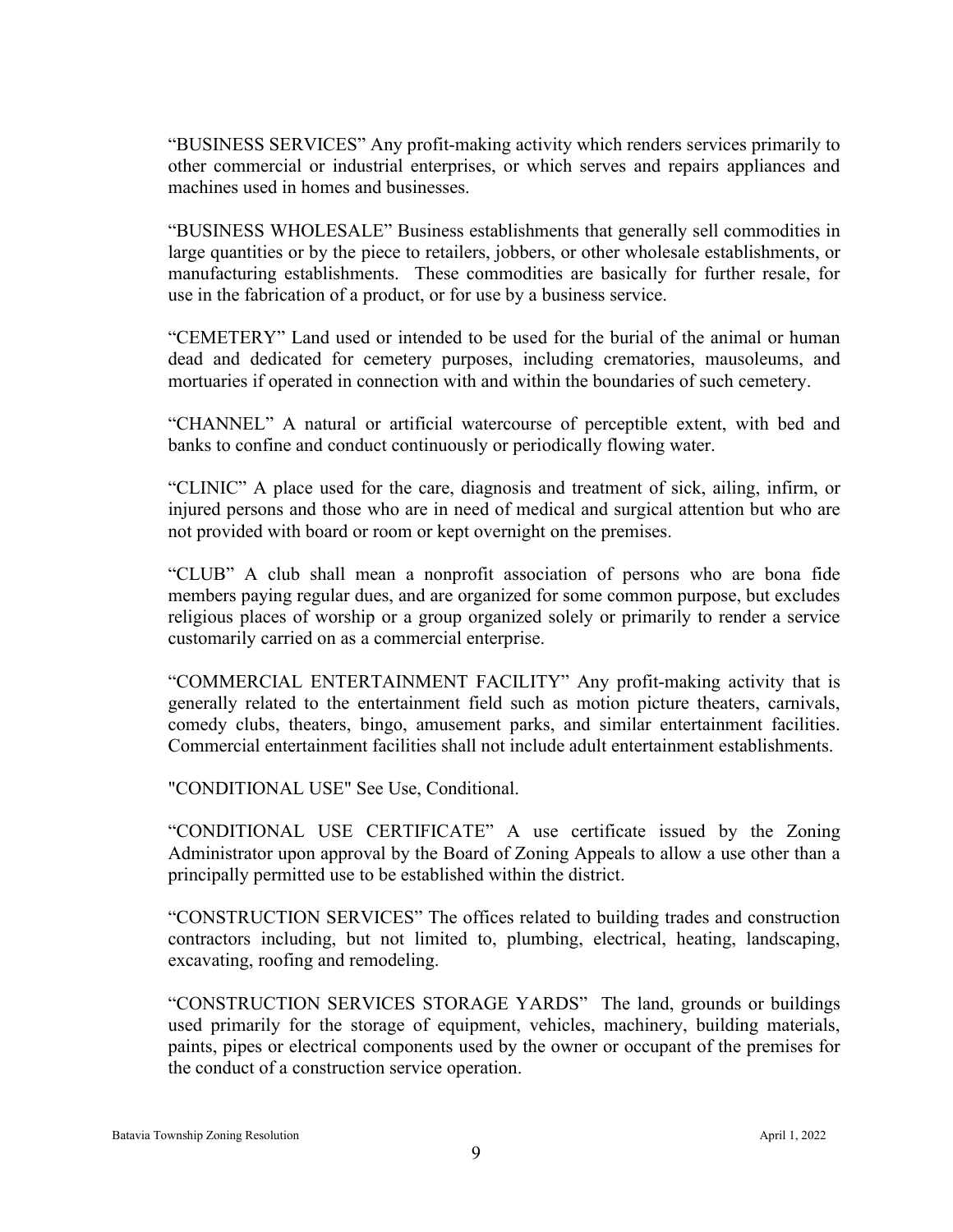"CONVALESCENT CARE FACILITY" A place, residence or home used for the boarding and care, for compensation, of not less than three (3) persons, not members of the immediate family operating such facilities, who by reason of age or infirmity are dependent upon the services of others.

"CORNER LOT" See Lot Types.

"CUL-DE-SAC" See Thoroughfare.

"DAY CARE CENTER" A facility operated for the purpose of providing care, protection, and guidance to individuals during part of a 24-hour day. This term includes nursery schools, preschools, adult day care centers, child day care centers, or other similar uses. Day care center does not include public or private educational facilities or any facility offering care to individuals for a full 24-hour period. Also see "TYPE-B FAMILY DAY CARE HOME".

"DEAD END STREET" See Thoroughfare.

"DENSITY" A unit of measurement; the number of dwelling units per acre of land.

- A. Gross Density The number of dwelling units per acre of land of the total land to be developed, except that density for Planned Developments shall be determined according to Article 36.
- B. Net Density The number of dwelling units per acre of land when the acreage involved includes only the land devoted to residential uses, except that density for Planned Developments shall be determined according to Article 36.

"DEVELOPER" A person commencing proceedings under this Resolution to affect the development or use of land for himself or for another, or for the construction or reconstruction of structures already built upon the land.

"DISABLED VEHICLES" One which is extensively damaged including but not limited to missing wheels, tires, motor or transmission, apparently inoperable or unlicensed. The mere licensing of an otherwise inoperable or extensively damaged vehicle will not cause the vehicle to conform to this Zoning Resolution.

"DISTRICT" A portion of the territory of the unincorporated areas of Batavia Township, within which certain uniform regulations and requirements or various combinations thereof, apply under the provisions of this Resolution.

"DISTRICT, SPECIAL PLANNING OVERLAY" A district established to prescribe special regulations to be applied to a site in combination with the underlying or base district that may further restrict or relax the underlying regulations.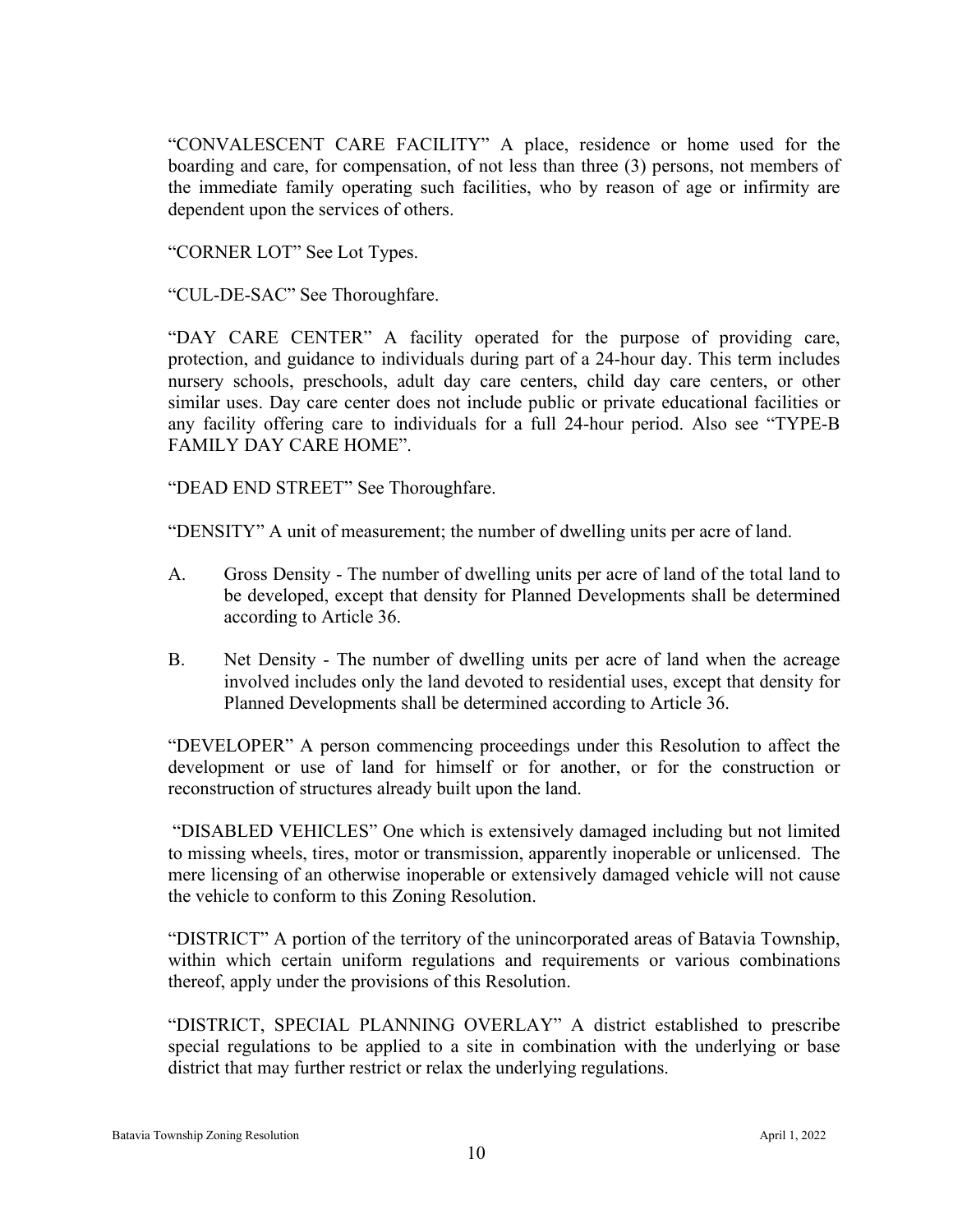"DRIVE-THROUGH FACILITY" A building opening, including windows, doors, or other mechanical devices through which occupants of a motor vehicle receive or obtain a product or service.

"DWELLING" A dwelling is any building or portion thereof designed or used exclusively as the residence or sleeping place of one or more families, but not including a tent, trailer or trailer coach, boarding or rooming house, hotel, or mobile home.

"DWELLING UNIT" Space within a building comprised of living, dining and sleeping room or rooms, storage closets, as well as space and equipment for cooking, bathing and toilet facilities, all used by only one family and its household employees.

"DWELLING, PERMANENTLY SITED MANUFACTURED HOME" A building unit or assembly of closed construction that is fabricated in an off-site facility and constructed in conformance with the federal construction and safety standards established by the secretary of housing and urban development pursuant to the "Manufactured Housing Construction and Safety Standards Act of 1974," 88 Stat. 700, 42 U.S.C.A. 5401, 5403, and that has a permanent label or tag affixed to it, as specified in 42 U.S.C.A. 5415, certifying compliance with all applicable federal construction and safety standards and which meets the following requirements for a permanently sited manufactured home:

- A. The structure is affixed to a permanent foundation and is connected to appropriate facilities. "Permanent foundation" means permanent masonry, concrete, or a locally approved footing or foundation, to which a manufactured or mobile home may be affixed;
- B. The structure, excluding any addition, has a width of at least twenty-two feet at one point, a length of at least twenty-two feet at one point, and a total living area, excluding garages, porches, or attachments, of at least nine hundred square feet subject to other minimum dwelling size standards applicable to the district.
- C. The structure has a minimum 3:12 residential roof pitch, conventional residential siding, and a six-inch minimum eave overhang, including appropriate guttering;
- D. The structure was manufactured after January 1, 1995;
- E. The structure is not located in a manufactured home park as defined by Section 3733.01 of the Ohio Revised Code.

"DWELLING, MOBILE HOME" A movable dwelling for occupancy on land made of one or more units, and having minimum width of ten feet, minimum area of four hundred square feet, and year-round living facilities for one family, including permanent provision for cooking, eating, sleeping, and sanitation.

Batavia Township Zoning Resolution April 1, 2022 "DWELLING, MODULAR HOME" A detached, componentized, factory assembled, dwelling unit or units, designed for initial, one-time transportation over highways, for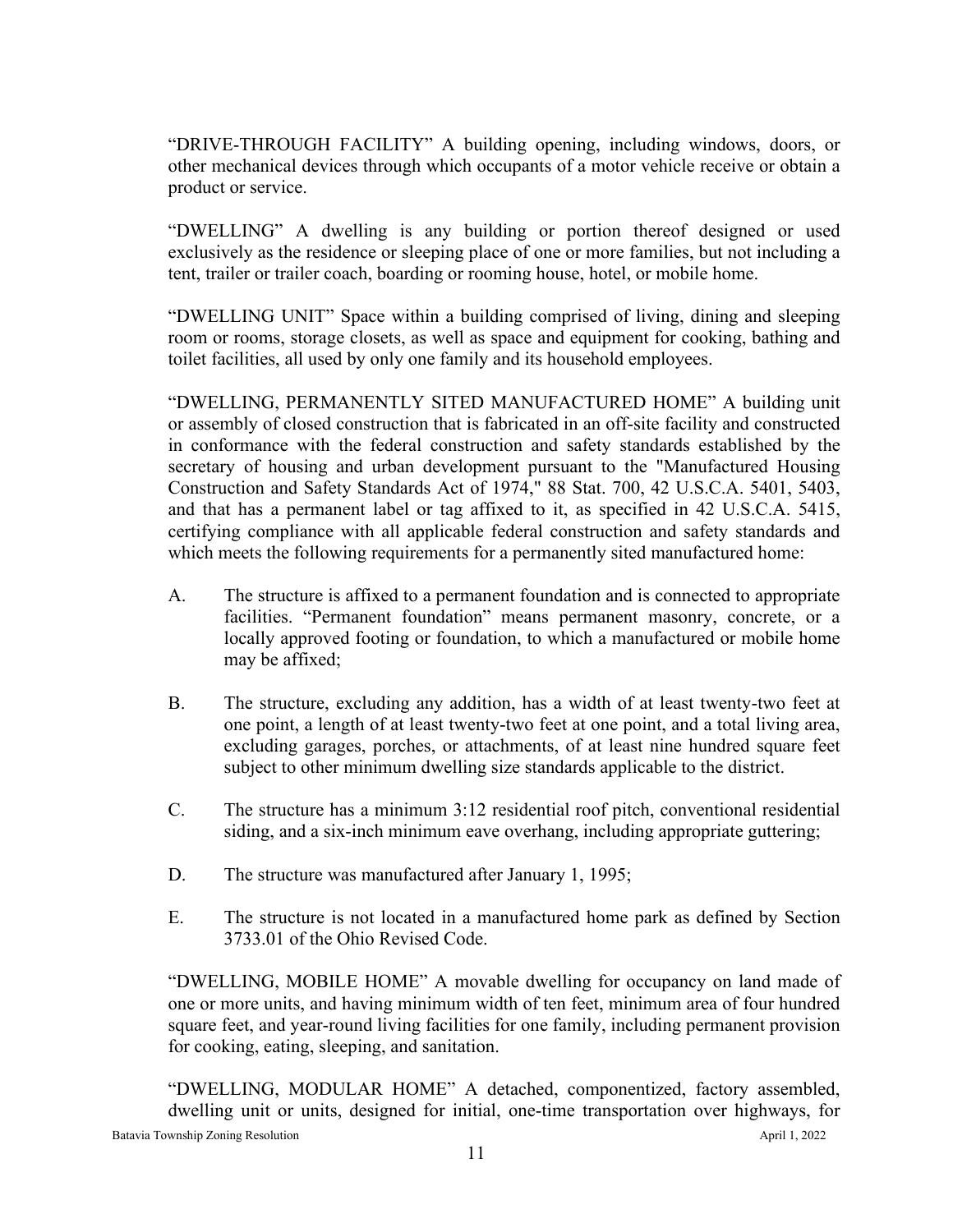installation on a permanent foundation when arriving at the site; requiring only the assembly of units and the connection of mechanical subsystems (i.e., plumbing, sewer, electrical and fuel supply). The state certification must be presented with the application. A modular home shall be considered real property.

"DWELLING, MULTI-FAMILY" A building consisting of three or more dwelling units, including condominiums with varying arrangements or entrances and party walls. Each dwelling unit shall be considered the residence of a single household, which may vary from building to building in ownership and possession rights and physical features.

"DWELLING, SINGLE-FAMILY" A building consisting of a single dwelling unit only, separated from other dwelling units by open spaces.

"DWELLING, TOWNHOUSE" A single-family dwelling in a row of at least three such units in which each unit has its own front and rear access to the outside, no unit is located over another unit, and each unit is separated from any other unit by one or more vertical common fire-resistant walls.

"DWELLING, TWO-FAMILY" A building consisting of two, and no more than two single-family dwelling units, which may be either attached side by side or one above the other, and each unit having either a separate or combined entrance or entrances.

"DWELLING UNIT, ATTACHED" Two or more dwelling units within a structure.

"EASEMENT" Authorization by a property owner for the use by another, and for a specified purpose, of any designated part of his real property.

"EDUCATIONAL INSTITUTION" A public or private facility that provides a curriculum of elementary or secondary academic instruction, including kindergartens, elementary schools, junior high schools, high schools, technical and collegiate level courses.

"FAMILY" A person living alone or two or more persons not necessarily related by blood, marriage, adoption or guardianship, living together in a dwelling unit as a single housekeeping unit under a common housekeeping management plan based on an intentionally structured relationship providing organization and stability.

"FENCE" A man-made yard structure, other than a building, used for decorative purposes or to form a barrier to light, sound, wind, snow, animals, vehicles, or pedestrians and is constructed of customary building materials.

"FINANCIAL INSTITUTION" Any building, property or activity of which the principal use or purpose of which is the provision of financial services including, but not limited to banks, facilities for automatic teller machines (ATM's), credit unions, savings and loan institutions and mortgage companies.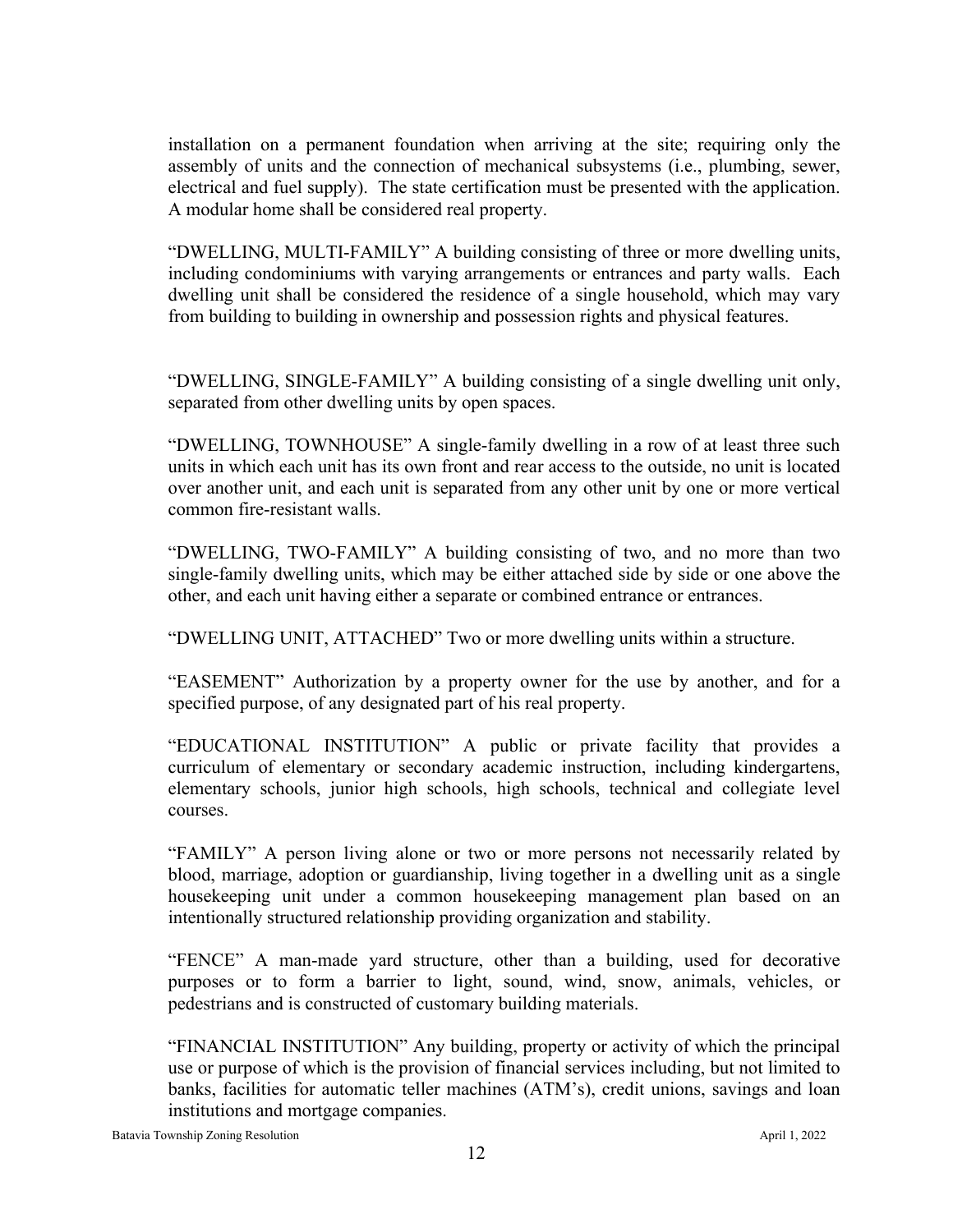"FLEA MARKET" An occasional or periodic market located within an enclosed building or structure where groups of individual sellers offer goods, new or used, for sale to the public, not to include private garage or yard sales.

"FLOOR AREA OF A NON-RESIDENTIAL BUILDING" The floor area of the specified use excluding stairs, washrooms, elevator shafts, maintenance shafts and rooms, storage spaces, display windows and fitting rooms and similar areas.

"FLOOR AREA, USABLE" Measurement of the usable floor area shall be the sum of the horizontal area of the floor(s) of the dwelling unit or building measured from the interior faces of the exterior walls. In the case of residential dwelling units, this area shall exclude basement floor area.

- A. "GROSS FLOOR AREAS." The total floor area used for the main and accessory activities and storage area of the building served.
- B. "NET FLOOR AREA." The total floor area of a building, excluding stairwells, elevator shafts, equipment and mechanical rooms, and all floors below the first or ground floor, except when used or intended to be used for service to the public.

"GARAGE, PRIVATE" A detached accessory building or portion of a principal building used for the parking or temporary storage of automobiles, travel trailers and/or boats of the occupants of the premises. The design of the building shall include doors or openings of no less than 8 feet in width for vehicle access. An attached or detached carport shall be included in this definition.

"GARAGE, PUBLIC" A principal or accessory building other than a private garage, used for the parking or temporary storage of passenger automobiles, and in which no service shall be provided for recuperation.

"GARDEN CENTER" A place of business where retail and wholesale products and produce are sold to the consumer. These centers, which may include a nursery and/or greenhouses, import most of the items sold, and may include plants, nursery products and stock, potting soil, hardware, power equipment and machinery, hoes, rakes, shovels, and other garden and farm variety tools and utensils.

"GOLF COURSE" A tract of land laid out for at least nine holes for playing the game of golf and improved with tees, greens, fairways and hazards and may include a clubhouse and shelter.

"GOVERNMENT BUILDING" A structure or portion of a structure owned, operated or controlled by a government agency for the performance of certain specialized governmental activities required for its day to day functions.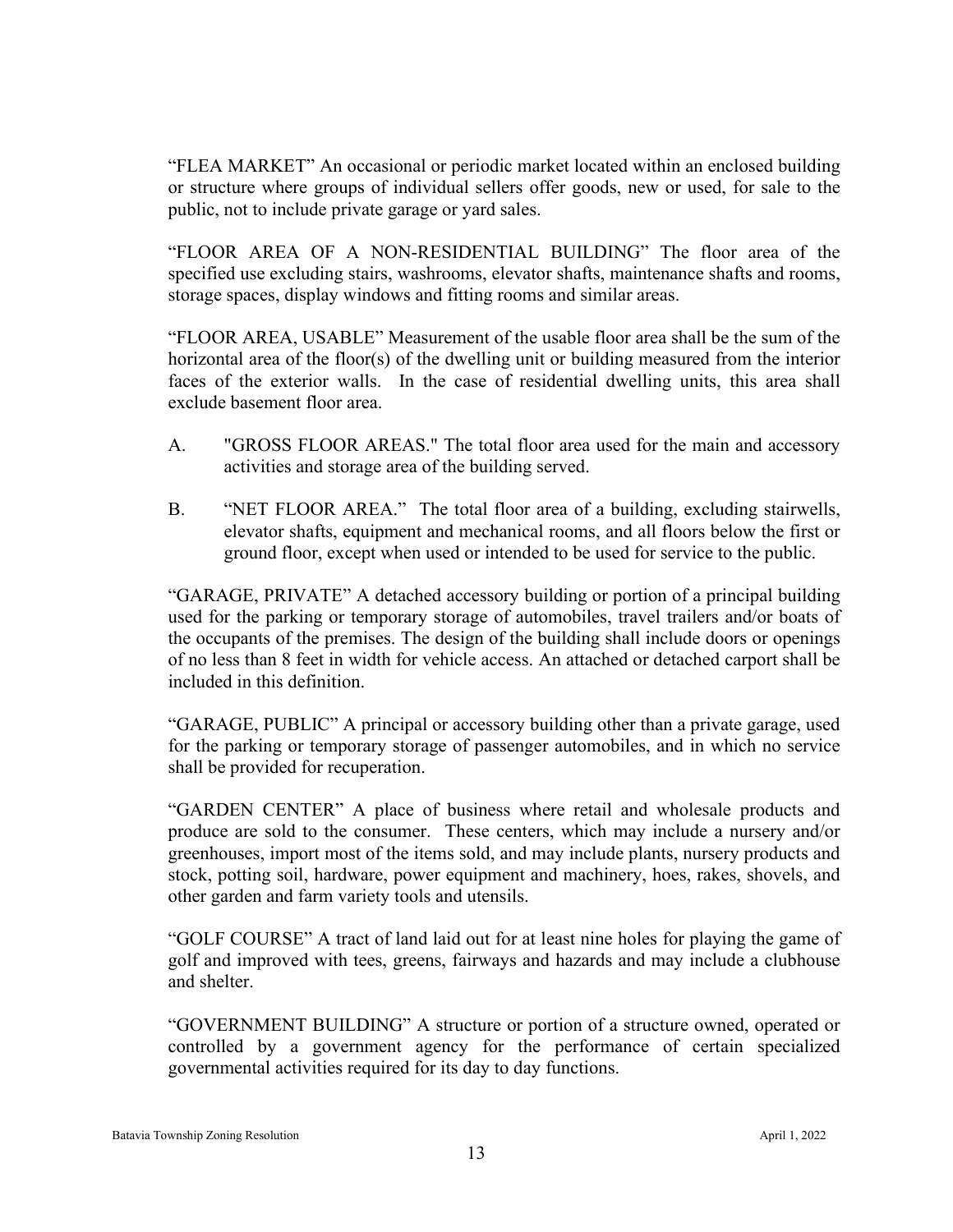"GRAVEL PITS AND QUARRIES" An open land area where sand, gravel, stone or rock fragments are mined or excavated for sale or off tract use. Surface mining shall also be included in this definition.

"GROWTH POLICY PLAN" A plan or any portion thereof adopted by the legislative authority of the Township of Batavia of Clermont County, Ohio, showing the general location and extent of present and proposed physical facilities including housing, industrial and commercial uses, major streets, parks, schools, and other community facilities. The plan establishes the goals, objectives and policies of the community and may also be referred to as the Batavia Township Land Use Plan or Comprehensive Plan.

"HEDGE." A row of shrubs or bushes, whose intended purpose either at planting or maturity is to form a barrier to light, sound, wind, snow, animals, vehicles, and pedestrians.

"HIGHWAY DIRECTOR" The director of the Ohio Department of Transportation.

"HOME OCCUPATION" Any occupation, profession, use or activity which is customarily incidental to the principal residential use of the premises and is conducted by a resident occupant which does not alter the exterior of the property or affect the residential character of the neighborhood, and shall not serve as a gathering point for employees engaged in the business that takes place off the premises.

"HOSPITAL" An institution providing health services primarily for human in-patient medical or surgical care for the sick or injured and including related facilities such as laboratories, out-patient departments, training facilities, central service facilities, and staff offices that are an integral part of the facilities.

"HOTEL or MOTEL" A facility offering transient lodging accommodations on a daily rate to the general public and potentially providing additional accessory services such as restaurants, meeting rooms and recreational facilities.

"IMPERVIOUS SURFACE" Any material that prevents the absorption of storm water into the ground.

"IMPERVIOUS SURFACE RATIO" (I.S.R.) A ratio derived by dividing the amount of the site that is covered by any material that substantially reduces or prevents the infiltration of storm water by the total horizontal area of the lot. Impervious surfaces include, but are not limited to, roofs, streets, sidewalks, and parking lots paved with asphalt, concrete, compacted sand, compacted gravel or clay.

"INCIDENTAL" An object or use necessarily found in connection with the principal structure or use, but subordinate and secondary thereto.

"INSTITUTION" Building and/or land designed to aid individuals in need of mental, therapeutic, rehabilitative, counseling or other correctional services.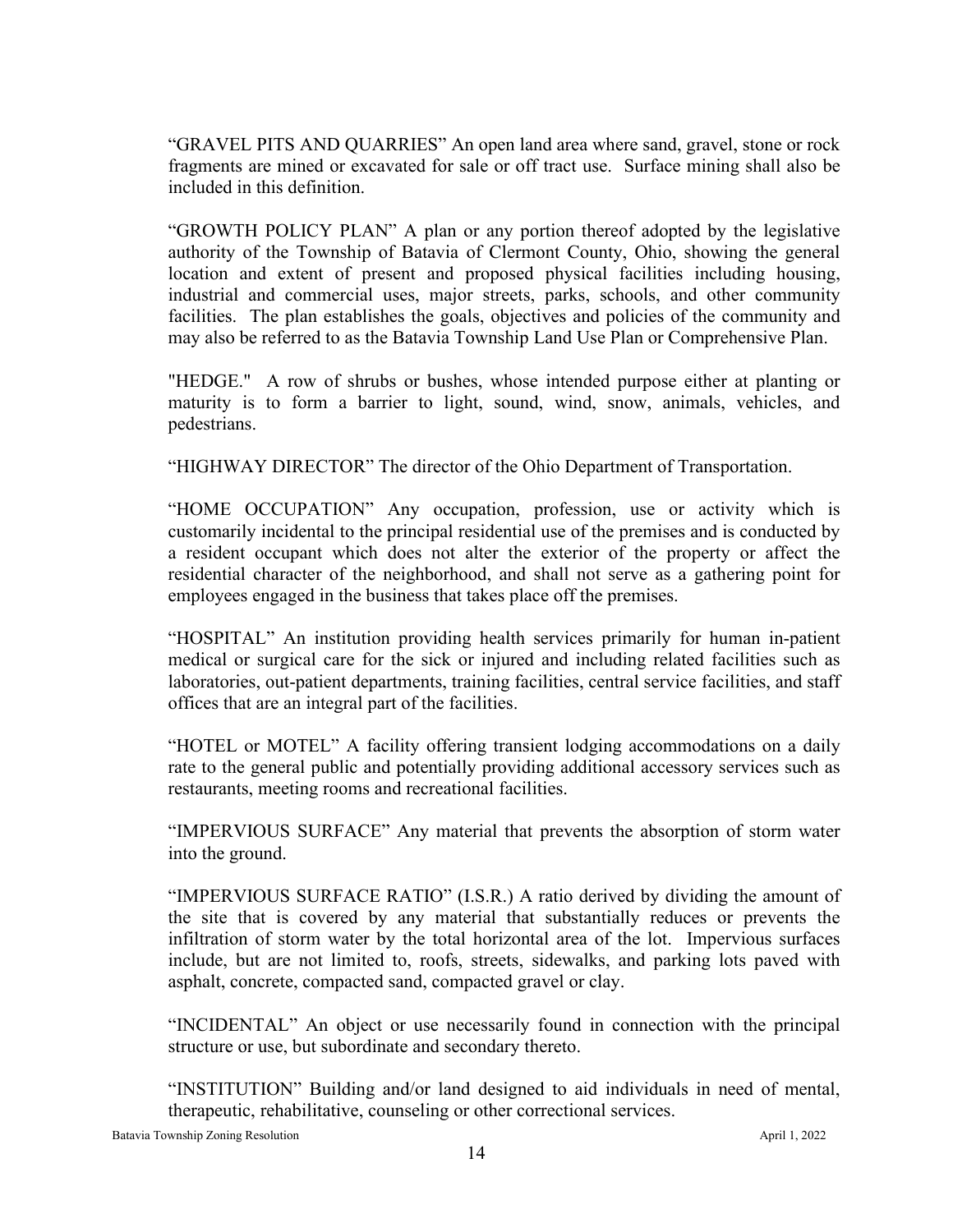"INTERNET CAFÉ" A place which provides internet access to the public, usually for a fee. These businesses usually provide snacks and drinks, hence the café in the name. The fee for using a computer is usually charged as a time-based rate. This use does not include viewing or ability to view pornographic or sexually oriented materials, and does not include internet sweepstakes establishments.

"INTERNET SWEEPSTAKES ESTABLISHMENT" An establishment that promotes the sale of prepaid internet timecards, phone cards or similar devise to retail customers in varying amounts for use at its business location which entitle each cardholder to participate in sweepstakes. The sweepstakes system allows a customer to use the phone card, internet timecards or similar device at a game terminal to browse the internet or participate in games which reveal sweepstakes entries, prizes, prize values or the like.

"JUNK BUILDINGS, JUNK SHOPS, JUNK YARDS AND SALVAGE YARDS" Any land, property, structure, building or combination of the same on which junk is stored or processed. Located either within an enclosed building or in the open, where discarded or inoperable vehicles, appliances, building materials, tires and other such material are collected, dismantled, stored and sold to be used as parts or for salvage. This term includes buildings or yards for the collection, sorting or processing of scrap metal.

"JUNK" Disabled, dismantled or inoperative machinery, vehicle or equipment, vehicle or machinery parts, rags or any other discarded objects or debris as defined in the Ohio Revised Code.

"KENNEL" Any lot or premises on which five (5) or more domesticated animals, more than four (4) months of age are housed, groomed, bred, boarded, trained or sold or which offers provisions for minor medical treatments.

"LANDSCAPE CONTRACTOR" See Construction Services.

"LIVESTOCK" Any hoofed mammal, including but not limited to horses, cattle, sheep, swine, goats, bison, llamas and other species typically raised for food, fiber or draft. "Livestock" also includes domestic fowl and game birds.

"LOADING SPACE, OFF-STREET" Space logically and conveniently located for the bulk pick up and deliveries scaled to delivery vehicles expected to be used, and accessible to such vehicles when required off-street parking spaces are filled. Required off-street loading space is not to be included as off-street parking space in computation of required off-street parking spaces. All off-street loading spaces shall be located totally outside of any street or alley right-of-way and may be located within the facility they serve if appropriate access is provided.

"LOCATION MAP" See Vicinity Map.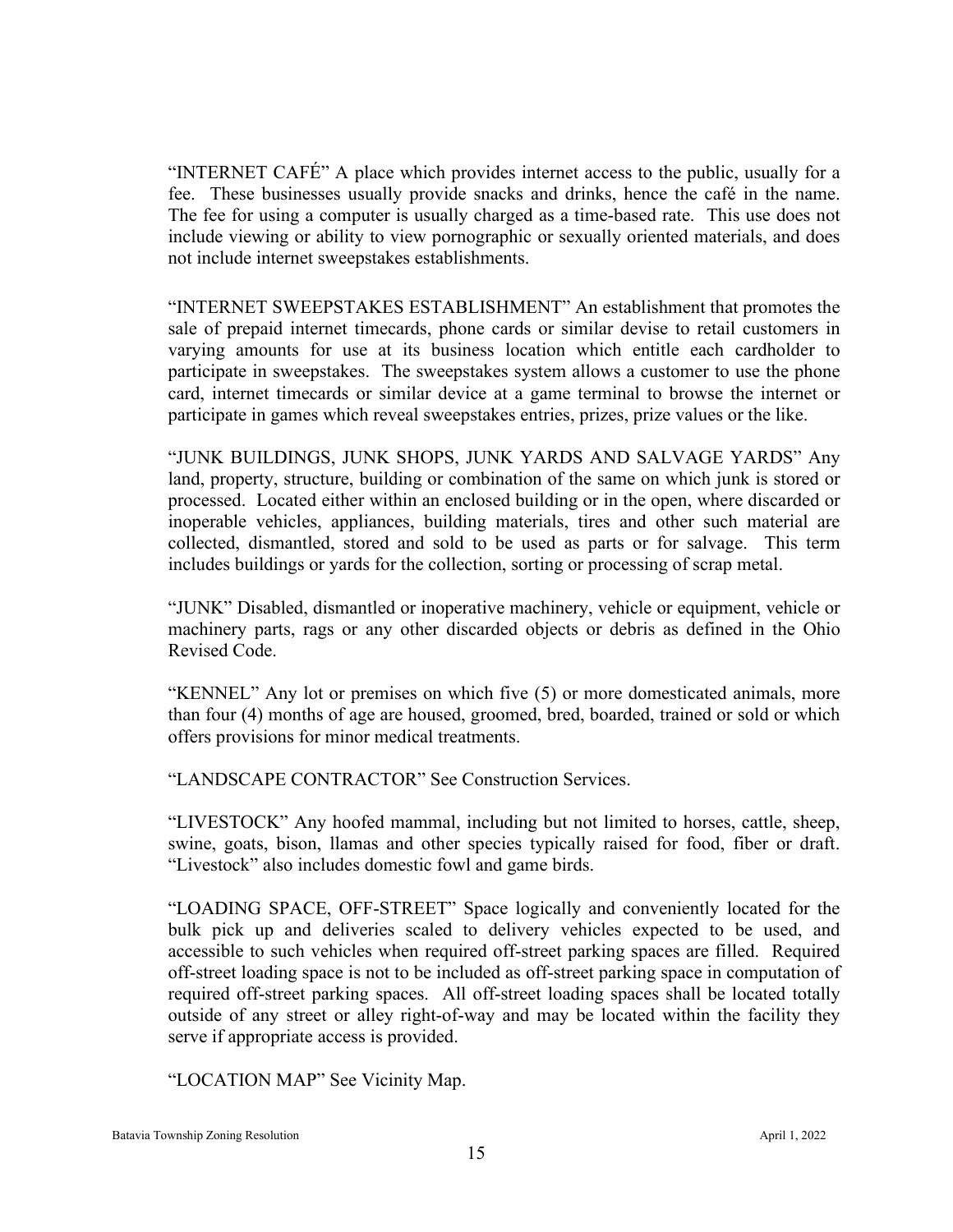"LOT" A designated parcel, tract, or area of land established by plat, subdivision or as otherwise permitted by law, to be separately owned, used, developed or built upon.

"LOT CONSOLIDATION" The legal combining of two (2) or more existing parcels or lots to form a single, larger parcel or lot.

"LOT, CORNER" See Lot Types.

"LOT COVERAGE" The ratio of the enclosed ground floor area of all buildings on a lot to the horizontally projected area of the lot, expressed as a percentage.

"LOT FRONTAGE" The front of a lot shall be construed to be the portion nearest the street. For the purpose of determining yard requirements on corner lots and through lots, all sides of a lot adjacent to a street shall be considered frontage, and yards shall be provided for as indicated under "Yards" in this Resolution. Lot frontage requirements shall not apply to properties over five (5) acres in size where an easement is used for access.

"LOT, INTERIOR" See Lot Types.

"LOT LINE" The boundary of a lot separating it from adjoining public, common, or private land, including a public street.

- A. "LOT LINE, FRONT" The lot line separating an interior lot from the street upon which it abuts; or the lot line of a corner lot upon which the building fronts.
- B. "LOT LINE, REAR" A lot line parallel or within 45 degrees of being parallel to, and most distant from, the front lot line.
- C. "LOT LINE, SIDE" A lot line which is neither a front nor rear lot line.

"LOT, MINIMUM AREA OF" The smallest lot area established by the Zoning Resolution on which a use or structure may be located in a particular district.

"LOT MEASUREMENTS" A lot shall be measured as follows:

- A. Depth of a lot shall be considered to be the horizontal distance between the front and rear lot lines.
- B. Width of a lot shall be considered to be the horizontal distance between the side lot lines, measured at the building setback line.

"LOT OF RECORD" A lot which is part of a subdivision recorded in the office of the County Recorder, or a lot or parcel described by metes and bounds, the description of which has been so recorded.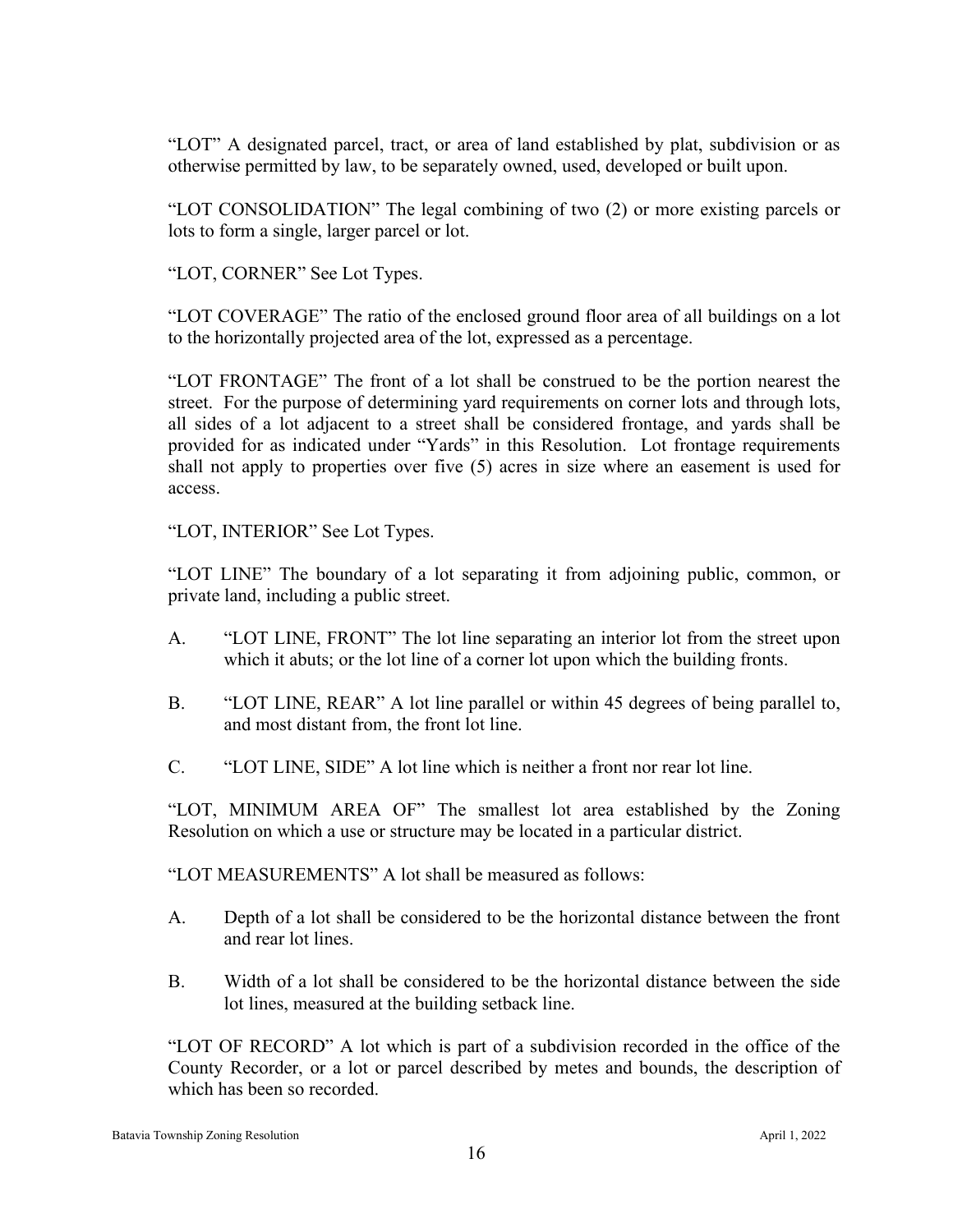## "LOT, THROUGH" See Lot Types.

"LOT TYPES" Terminology used in this Resolution with reference to corner lots, interior lots and through lots is as follows:

- A. A corner lot is defined as a lot located at the intersection of two or more intersecting streets. A lot abutting on a curved street or streets shall be considered a corner lot if straight lines, drawn from the foremost points of the side lot lines to the foremost points of the lot meet at an interior angle of less than 135 degrees.
- B. An interior lot is a lot other than a corner lot with only one frontage on a street.
- C. A through lot is a lot other than a corner lot with frontage on more than one street. Through lots abutting two streets may be referred to as a double frontage lot.
- D. A reversed frontage lot is a lot on which frontage is at right angles to the general pattern in the area. A reversed frontage lot may also be a corner lot.

"MAJOR THOROUGHFARE PLAN" The Batavia Township Growth Policy Plan adopted by the County indicating the general location recommended for arterial, collector and local thoroughfares within the corporate limits of the Township which is based on the Official Clermont County Thoroughfare Plan.

"MAINTENANCE AND STORAGE FACILITY" Land, buildings, and structures devoted primarily to the maintenance and storage of construction equipment and materials for use on the property where they are stored.

"MANUFACTURING" The process of making, assembling, adding value added improvements or fabricating raw materials by hand, machinery or the combination thereof into finished or semi-finished parts or products.

"MANUFACTURED HOME" See Dwelling, Manufactured Home.

"MANUFACTURING, HEAVY" A use engaged in the processing and manufacturing of materials or products predominately from extracted or raw materials, or a use engaged in storage of, or manufacturing processes using flammable or explosive materials, or storage or manufacturing processes that potentially involve hazardous or commonly recognized offensive conditions which would generate objectionable or hazardous elements such as: heat, smoke, odor, vibration, water pollution, electromagnetic disturbances, radiation or dust.

"MANUFACTURING, LIGHT" A use engaged in the processing and manufacturing of materials and products predominately from previously prepared materials, of finished products or parts, including processing, fabricating, assembly, treatment, packaging, incidental storage, sales and distribution of such products which would not generate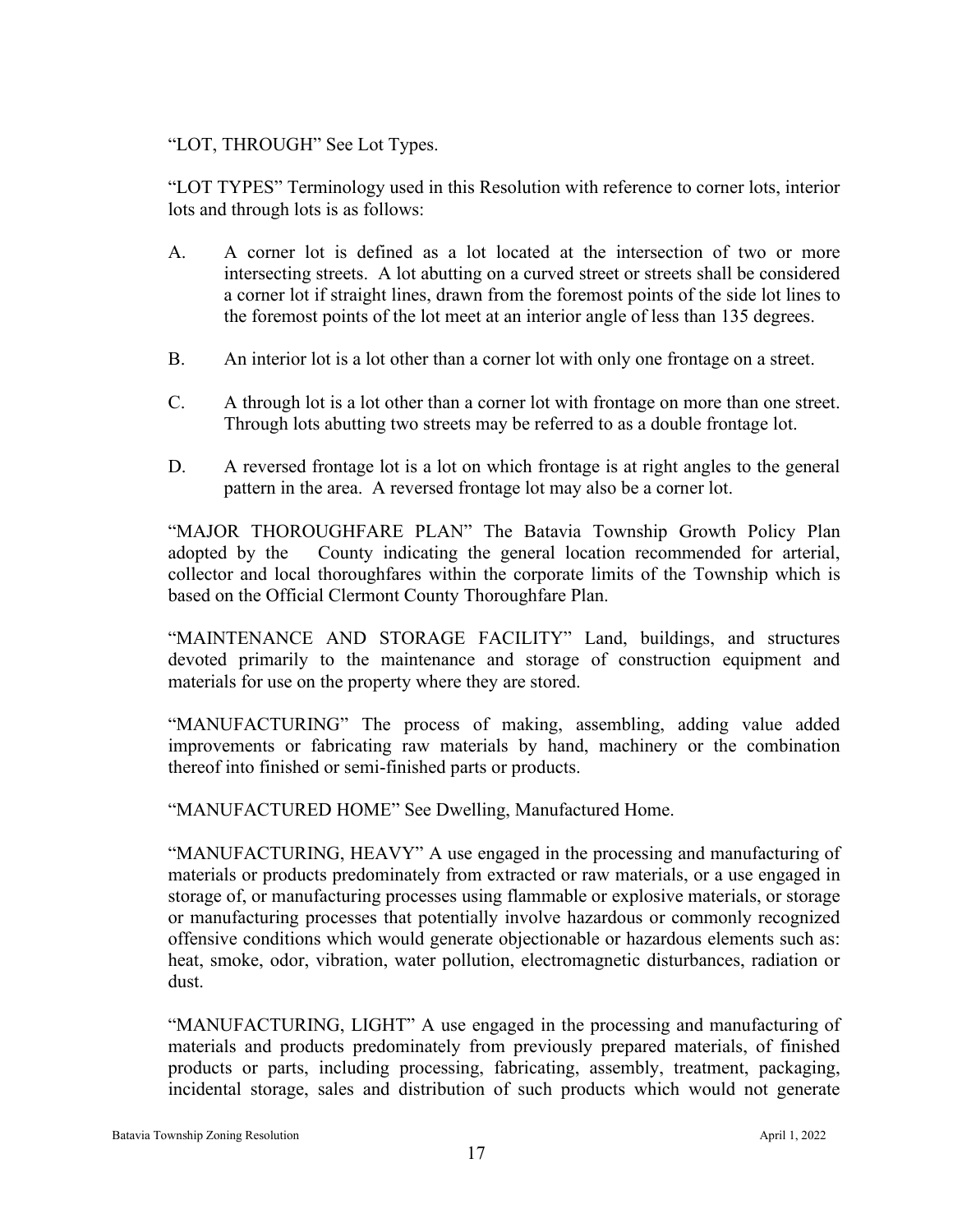objectionable or hazardous elements such as smoke, odor, vibration, water pollution or dust.

"MARIJUANA BUSINESS" Any business, laboratory or other enterprise that cultivates, processes, distributes or sells marijuana or any derivative of marijuana as defined by the Ohio Revised Code.

"MEDICAL AND DENTAL LABORATORIES" An establishment or other facility for carrying on investigation and/or testing in the medical or dental fields.

"MOBILE HOME" See Dwelling, Mobile Home.

"MOBILE HOME PARK" Any site or tract of land under single ownership, upon which three or more mobile homes used for habitation are parked, either free of charge or for revenue purposes, including any roadway, building, structure, vehicle or enclosure used or intended for use as a part of the facilities of such park.

"MOBILE HOME SUBDIVISION" A subdivision designed and intended for residential use where residence is in Mobile Homes exclusively.

"MODULAR HOMES" See Dwelling, Modular Homes.

"NONCONFORMING SITE" A lot where the use is a conforming use, but the site does not meet the parking, signage, landscaping, lighting, or other applicable development standard.

"NONCONFORMING STRUCTURE" A structure that contains a use permitted and approved in the applicable zoning district that does not meet the applicable site development standards.

"NONCONFORMING USE" A use of land existing at the time of enactment of this Resolution, and which does not conform to the regulations of the District or Zone in which it is situated.

"NURSERY, PLANT" Land, building, structure or combination thereof for the storage, cultivation, transplanting of live trees, shrubs or plants offered for retail or wholesale on the premises, and may include accessory products used for gardening or landscaping.

"NURSING HOME" See Convalescent Care Facility.

"OFFICE" A building or portion of a building wherein services are performed involving predominately administrative, professional, consultative, or clerical operations, that may include ancillary services for office workers.

Batavia Township Zoning Resolution April 1, 2022 "OFFICE, MEDICAL or DENTAL " An office, clinic or facility operated by medical professionals such as medical practitioners, chiropractors or dentists, used for the care,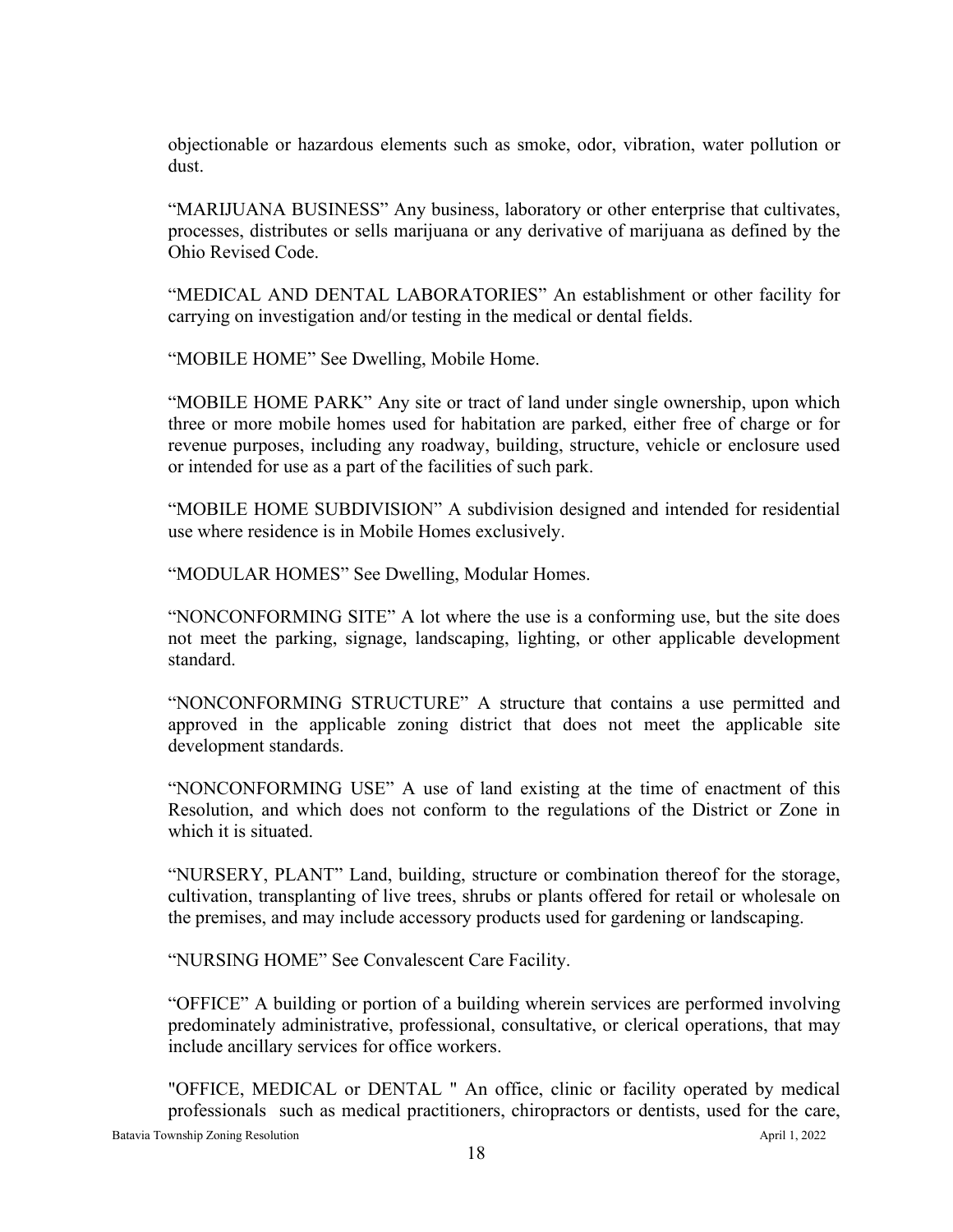diagnosis or treatment of sick, ailing, infirm, or injured persons and those who are in need of medical, dental or outpatient surgical attention but who are not provided with room or board or kept overnight on the premises.

"OPEN SPACE" An area open to the sky which may be on the same lot with a building. The area may include, along with the natural environmental features, swimming pools, tennis courts and other recreational facilities. Streets, structures for habitation, and the like shall not be permitted in any required or designated open space.

"OUTDOOR DISPLAY" An outdoor arrangement of objects, items, products, or other material, typically not in a fixed position and capable of rearrangement, designed and used for the purpose of advertising or identifying a business, product or services for sale.

"OUTDOOR STORAGE" The keeping of goods, materials, or equipment in a location not enclosed by walls and a roof.

"OUTDOOR STOVE/FURNACE" A freestanding outdoor unit that provides heat and/or hot water to buildings, swimming pools or hot tubs, through the heating of water by burning seasoned wood, wood pellets or corn with the hot water being circulated to and from the home or commercial building through underground, insulated piping. These units are also classified as hydronic heaters.

"OWNER" An individual firm, association, syndicate, partnership or corporation having sufficient proprietary interest to seek development of land.

"PARCEL" See Lot.

"PARKING SPACE, OFF-STREET" An area adequate for parking an automobile with room for opening doors on both sides, together with properly related access to a public street or alley and maneuvering room but located totally outside of any street or alley right-of-way.

"PARKING AREA" or "PARKING LOT" An area of ground upon a lot covered with a cementitious or asphaltic surface and used for the parking of vehicles.

"PERFORMANCE STANDARD" A criterion established to control the dust, effluent, smoke, fire and explosive hazards, glare, heat, noise, odor, toxic and noxious matter, vibrations, and other conditions created by, or inherent in uses of land or buildings.

"PERSON" An individual, firm, partnership, association, joint venture, corporation, trust, or any other legal entity, including his, her or its agents.

"PERSONAL SERVICES" Any commercial enterprise catering to the personal needs of a customer, such as, but not limited to those services provided by a barber, beautician, photographer, fitness trainer, seamstress or tailor, or tattooing and piercing parlors or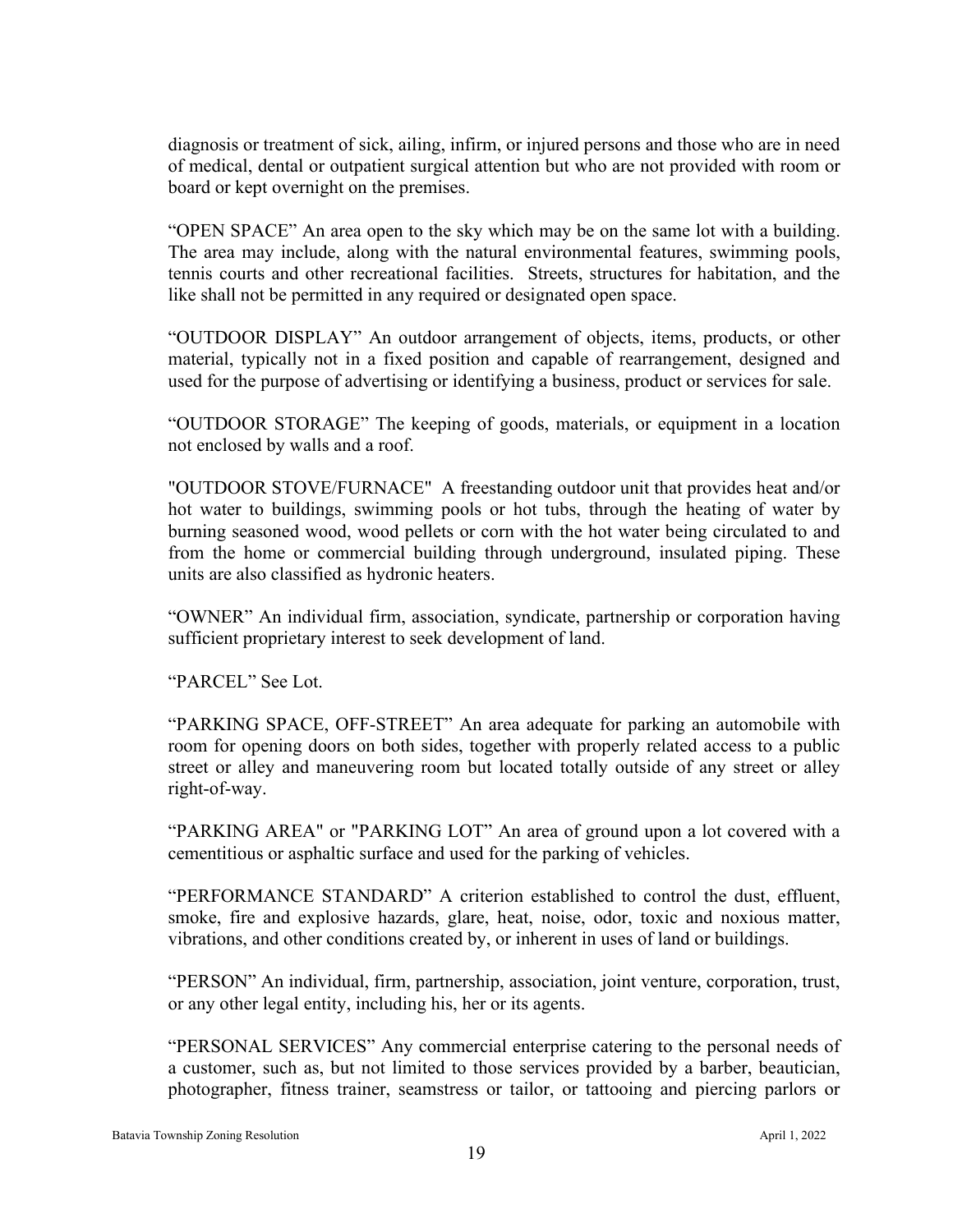health and fitness facilities, and including limited sales of products associated with such services.

"PLANNED DEVELOPMENT"- (PD) An area of land, in which a variety of housing types and commercial uses may be accommodated in a preplanned unified environment under more flexible standards, than those restrictions that would normally apply under standard zoning district guidelines, such as variable lot sizes, setbacks and density requirements. The procedure for approval of such development includes detailed submittals and requirements in addition to those of the standard subdivision, such as building design principles and landscaping plans.

"PLANNING COMMISSION" The Planning Commission of Clermont County.

"PLAT" A map of a lot, parcel, subdivision, or development area on which the lines of each element are shown by accurate distances and bearings.

"PRINCIPAL USE" The primary purpose or function that a lot serves or is proposed to serve.

"PROFESSIONAL SERVICES" The use of offices and related spaces for such professional services as are provided by medical practitioners, lawyers, architects, engineers and similar professions.

"PUBLIC SERVICE FACILITY" The erection, construction, alteration, operation, or maintenance of buildings, power plants, or substations, water treatment plants or pumping stations, sewage disposal or pumping plants and other similar public service structures by a public utility, by a railroad, whether publicly or privately owned, or by a municipal or other governmental agency, including the furnishing of electric, gas, rail, transport, communication, public water and sewage services.

"PUBLIC USES" Public parks, schools, and administrative and cultural buildings and structures, not including public land or buildings devoted solely to the storage and maintenance of equipment and materials and public service facilities.

"PUBLIC WAY" An alley, avenue, boulevard, bridge, channel, ditch easement, expressway, freeway, highway, land, parkway, right-of-way, road, sidewalk, street, subway, tunnel, viaduct, walk or other ways in which the general public or a public entity has a right, or which are dedicated whether improved or not.

"RECREATION, COMMERCIAL" Any land or facility operated as a business and which is open to the general public for a fee that shall include, but not be limited to: roller blade rental, billiard parlors, video amusement arcades, pay-to-play athletic fields, ice skating rinks, tennis courts, swimming pools, fishing pay lakes, paint ball facilities, canoe liveries, etc..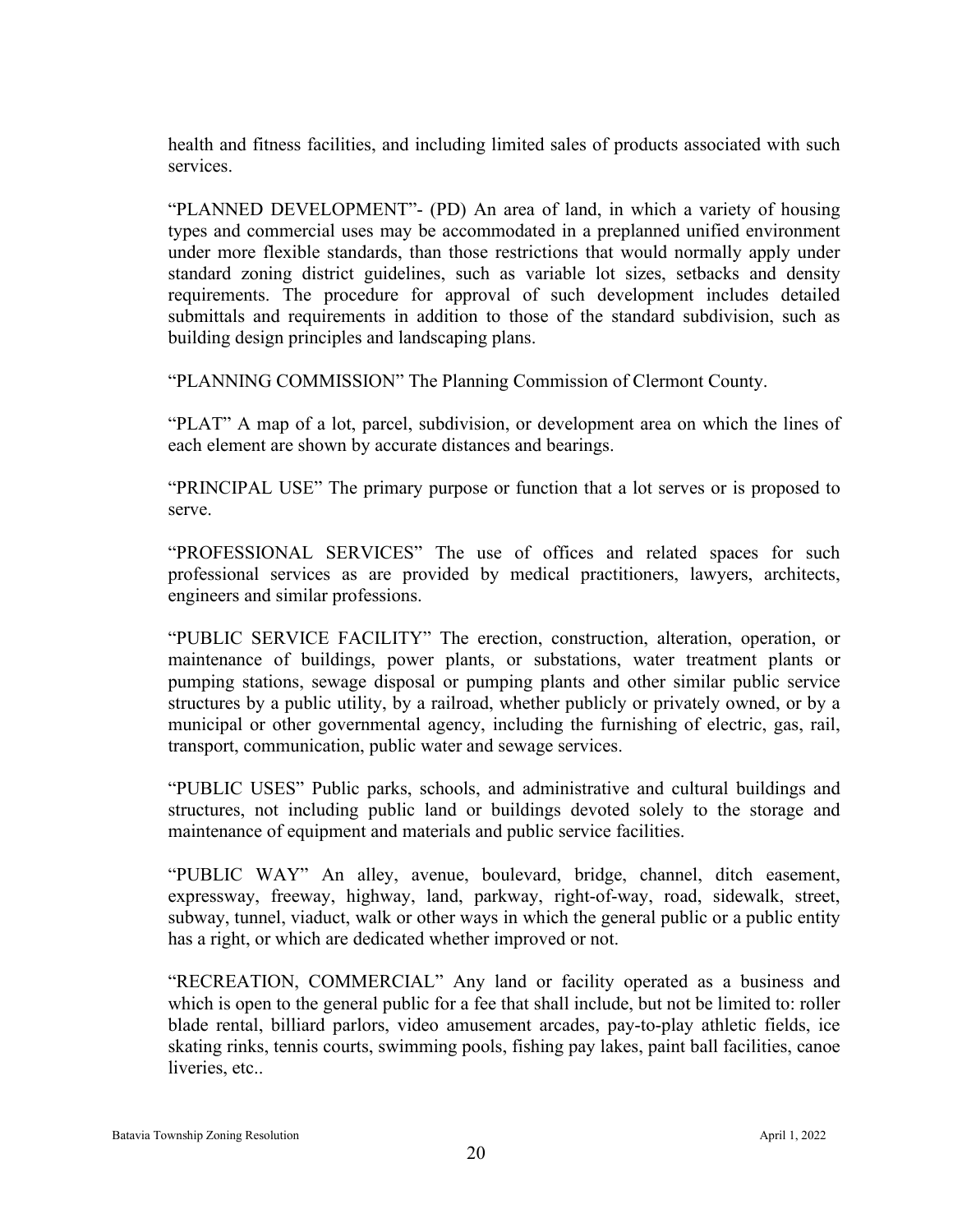"RECREATION, NON-COMMERCIAL" Any land or facility operated by a governmental agency or non-profit organization and is open to the general public or members of the non-profit organization without a facility or entrance fee that shall include, but not be limited to: picnic areas, bike/hike trails, riding stables, and athletic fields.

"RECREATIONAL FACILITIES" Public or private facilities that may be classified as either "extensive" or "intensive" depending upon the scope of services offered and the extent of use. Extensive facilities generally require and utilize considerable areas of land and include, but need not be limited to, hunting, fishing and riding clubs and parks. Intensive facilities generally require less land (used more intensively) and include but need not be limited to: miniature golf courses, amusement parks, stadiums, tennis courts, health and fitness facilities and bowling alleys.

"RECREATIONAL VEHICLE PARK" A parcel of land upon which two or more recreational vehicle sites are located, established or maintained for occupancy by recreational vehicles of the general public as temporary living quarters for recreation or vacation purposes.

"RECREATIONAL VEHICLE SITE" A plot of ground within a recreational vehicle park intended for the accommodation of either a recreational vehicle, tent or other individual camping unit on a temporary basis.

"RECREATIONAL VEHICLE STORAGE FACILITY" A business devoted primarily to seasonal or year-round outdoor storage of recreational vehicles, including boats, campers and other items related to recreational use.

"RECYCLING CENTER" An operation, potentially located within a fully enclosed building, utilized for the collection, initial processing and resale of: aluminum, glass, paper, plastics and other used materials.

"RELIGIOUS PLACES OF WORSHIP" An institution that a congregation of people regularly attend to participate in or hold religious services, meetings and other activities, including buildings in which the religious services of any denomination are held.

"RESEARCH AND DEVELOPMENT LABORATORIES" An establishment in which scientific research, investigation, testing or experimentation is conducted, but not including the manufacturing or sale of products, except as incidental and accessory to the main purpose of the laboratory.

"RESIDENTIAL FACILITY, SMALL" A home or facility, as defined and regulated in Section 5123.19 of the ORC, in which a mentally retarded or developmentally disabled person resides, except the home of a relative or legal guardian in which a mentally retarded or developmentally disabled person resides, a respite care home certified under Section 5126.05 of the Ohio Revised Code, a county home or district home operated pursuant to Chapter 5155 of the Ohio Revised Code, or a dwelling in which the only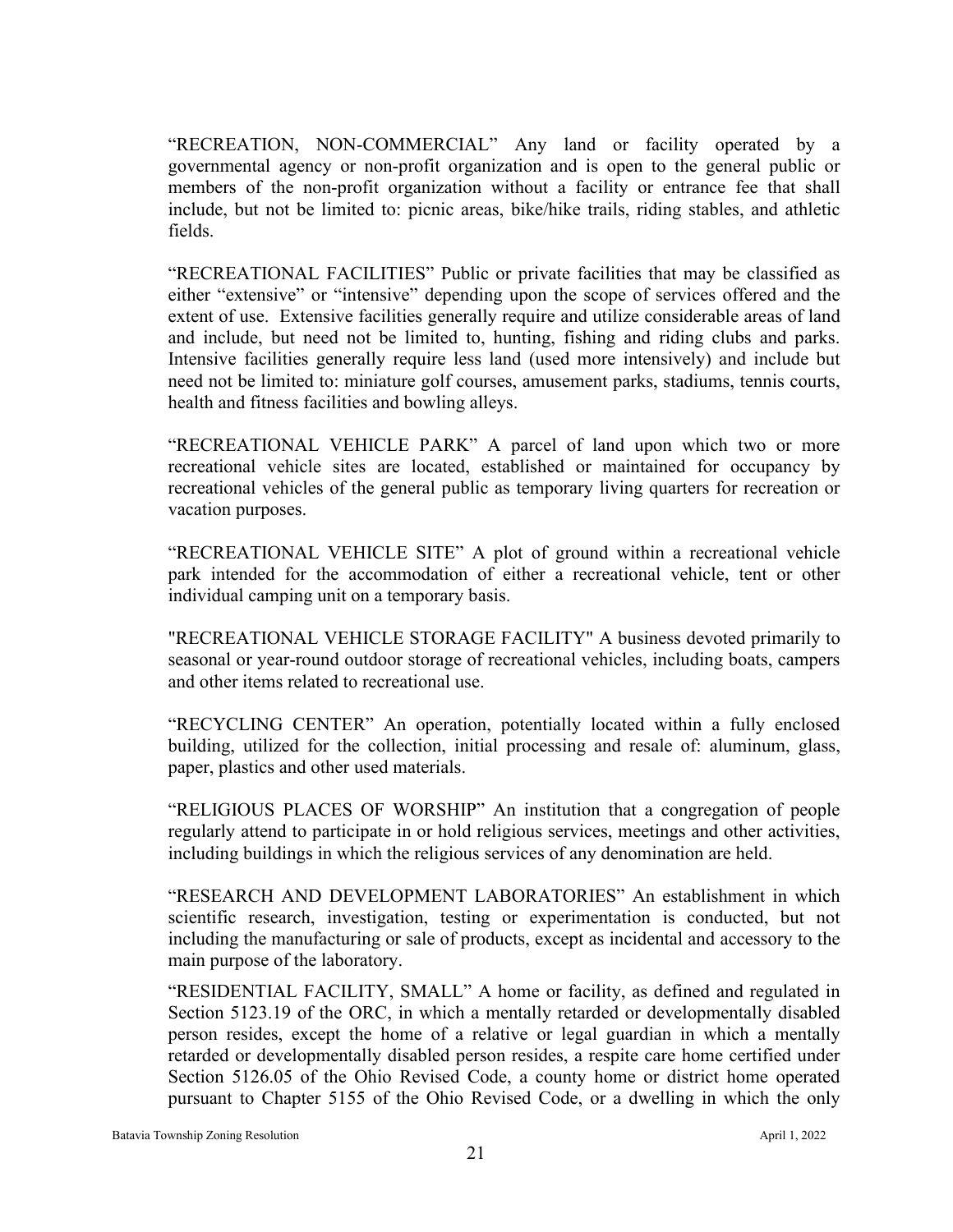mentally retarded or developmentally disabled residents are in an independent living arrangement or are being provided supported living. Residential Facility, Small shall mean a residential facility where there is supervision in a family setting of 6 to 8 persons. See also "ADULT FAMILY HOME".

"REST HOME" See Convalescent Care Facility.

"RESTAURANT" An establishment with or without table service whose principal business is the selling of unpackaged food and beverages to the customer in a ready to consume state, in individual servings or in nondisposable containers.

"RESTAURANT, FAST FOOD" An establishment whose principal business is the sale of prepared or rapidly prepared food, in disposable containers, with or without table service, directly to the consumer in a ready-to-consume state.

"RIGHT-OF-WAY" A strip of land taken or dedicated for use as a public way. In addition to the roadway, it normally incorporates the curb, lawn strips, sidewalks, lighting, and drainage facilities and may include special features (required by the topography or treatment) such as grade separation, landscaped areas, viaducts and bridges. The right-of-way of any street, except as specified in the Official Highway Plan for Clermont County, Ohio, shall be deemed to be 50 feet in width.

"ROADSIDE STAND" A temporary structure designed or used for the display or sale of agriculturally related products where fifty percent or more of the gross income received from the stand is derived from produce raised on farms owned or operated by the stand operator in a normal crop year.

"SEAT" For the purposes of determining the number of off-street parking spaces for certain uses, the number of seats is the number of seating units installed or indicated, or each twenty-four (24) lineal inches of benches, pews, or space for loose chairs.

"SEATING CAPACITY" or "MAXIMUM SEATING CAPACITY" The maximum seating capacity of the building as determined by the Ohio Building Code.

"SECONDARY DWELLING UNIT" An additional dwelling unit, attached to a singlefamily dwelling, for residential purposes for related family members which is clearly subordinate to the primary unit.

"SELF-SERVICE STORAGE FACILITY" A structure containing separate, individual and private storage spaces of varying sizes that are owned, leased or rented, for varying periods of time, for the storage of customer's goods or wares.

"SETBACK LINE" The required minimum horizontal distance between the building line and the related front, side or rear property line in which no building, other than an accessory building or structure, may be located above ground.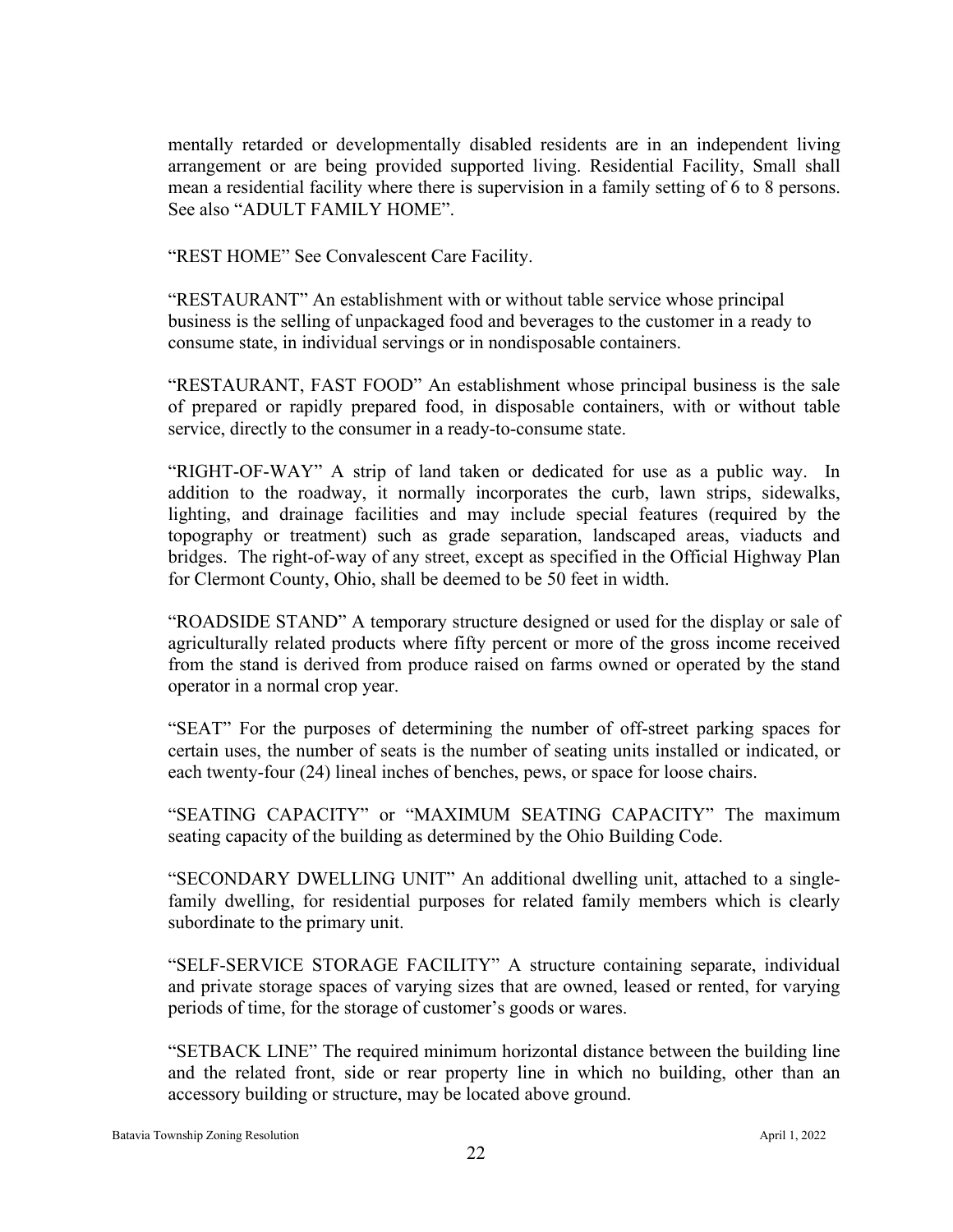"SEWERS, CENTRAL OR GROUP" An approved sewage disposal system which provides a collection network and disposal system and central sewage treatment facility for single development, community or region.

"SEWERS, ON-SITE" A septic tank or similar installation on an individual lot which utilizes an aerobic bacteriological process or equally satisfactory process for the elimination of sewage and provides for the proper and safe disposal of the effluent, subject to the approval of health and sanitation officials having jurisdiction.

"SHALL" Imposes a mandatory requirement or restriction.

"SHOPPING CENTER" A grouping of retail and service uses on a single site that is developed, owned and managed as a unit with off-street parking as an integral part of that unit.

"SHOULD" Expresses that the application of such criteria, standard, or course of conduct is desired and essential unless commensurate criteria or standards are permitted or achieved.

"SIDEWALK" That portion of the road right-of-way outside of the roadway, which is improved for the use of pedestrian traffic and therefore must be maintained in a manner that does not impede such traffic flow.

"SIGN" Any surface, fabric, device, or display which bears lettered, pictured, or sculptured matter, including forms shaped to resemble any human, animal, or product, designed to convey information visually and which is exposed to public view. The term sign shall include all structural members. A sign shall be construed to be a display surface or device containing organized and related elements composed to form a single unit. In cases where matter is displayed in a random or unconnected manner without organized relationship of the components, each such component shall be considered a single sign.

"SIGN, ABANDONED" A sign, the use for which it represents, has been discontinued for any period of time.

"SIGN, AREA" See Article 40.

"SIGN, BANNER" Any sign intended to be hung either with or without frames, possessing characters, letters, illustrations, or ornamentations applied to paper, plaster or fabric of any kind. National flags of political subdivisions, and symbolic flags of any institution or business shall not be considered banners.

"SIGN, BILLBOARD" See "SIGN, OUTDOOR ADVERTISING".

"SIGN, CANOPY" A sign attached to the soffit or fascia of a canopy, of a covered entrance or walkway, or to a permanent awning or marquee.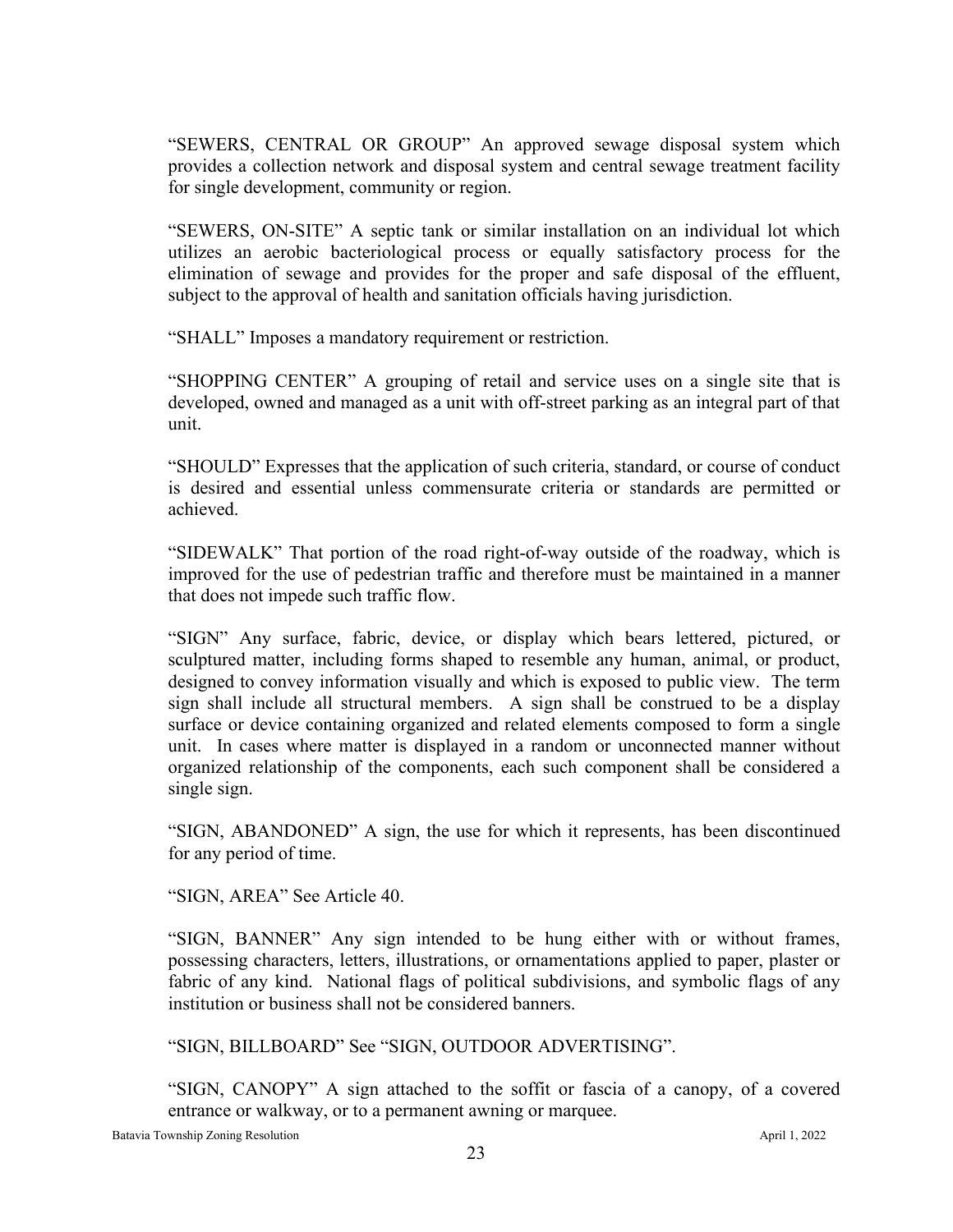"SIGN, CHANGEABLE COPY" A sign designated so that characters, letters or illustrations can be changed or rearranged without altering the face or the surface of the sign. This shall also include the changing of copy on billboards. Changeable copy shall include copy that is changed mechanically, electronically or manually.

"SIGN, CONSTRUCTION" Any sign giving the project name, architect or engineer, contractor, lending institutions, materials supplier, or others engaged in work on the construction site on which the sign is located.

"SIGN, DIRECTIONAL" A non-commercial sign of an instructional nature, such as "parking", "exit", or "entrance", displayed solely for the convenience of the public. No more than twenty-five (25%) of such sign shall be devoted to the name or logo of the property, business, or profession on the site and containing no business advertising, product trade name identification, or listing of any product sold or offered on or off the premises.

"SIGN, ELECTRONIC MESSAGE" A sign whose alphabetic, pictographic, or symbolic information content can be changed or altered on a fixed display surface composed of electrically illuminated or mechanically driven changeable segments.

"SIGN, FREESTANDING" Any sign which is supported by structures or supports in or upon the ground and independent of support from any building not to include portable or mobile signs.

"SIGN, GROUND-MOUNTED" A sign supported by direct contact with the ground, a permanent base, or rests upon one or more posts or supports that are no more than 4 feet high.

"SIGN, ILLUMINATED" Any sign illuminated in any manner by an artificial light source.

"SIGN, MOBILE or PORTABLE" A sign which is affixed to a frame having wheels or capable of being carried, or otherwise portable, which does not have a permanent foundation and cannot withstand the stress and wind loads of the building code and designed to stand free from a building or structure. Signs designed to be affixed to the surface of real estate shall be deemed freestanding signs and not mobile signs, but the mere removal of wheels or temporary securing of a sign to the surface of real estate shall not prevent its being a mobile sign.

"SIGN, MARQUEE" Any sign attached to and made part of a marquee. A marquee is defined as a permanent roof-like structure projecting beyond a building wall at an entrance to a building or extending along and projecting beyond the building wall and generally designed and constructed to provide protection against the weather.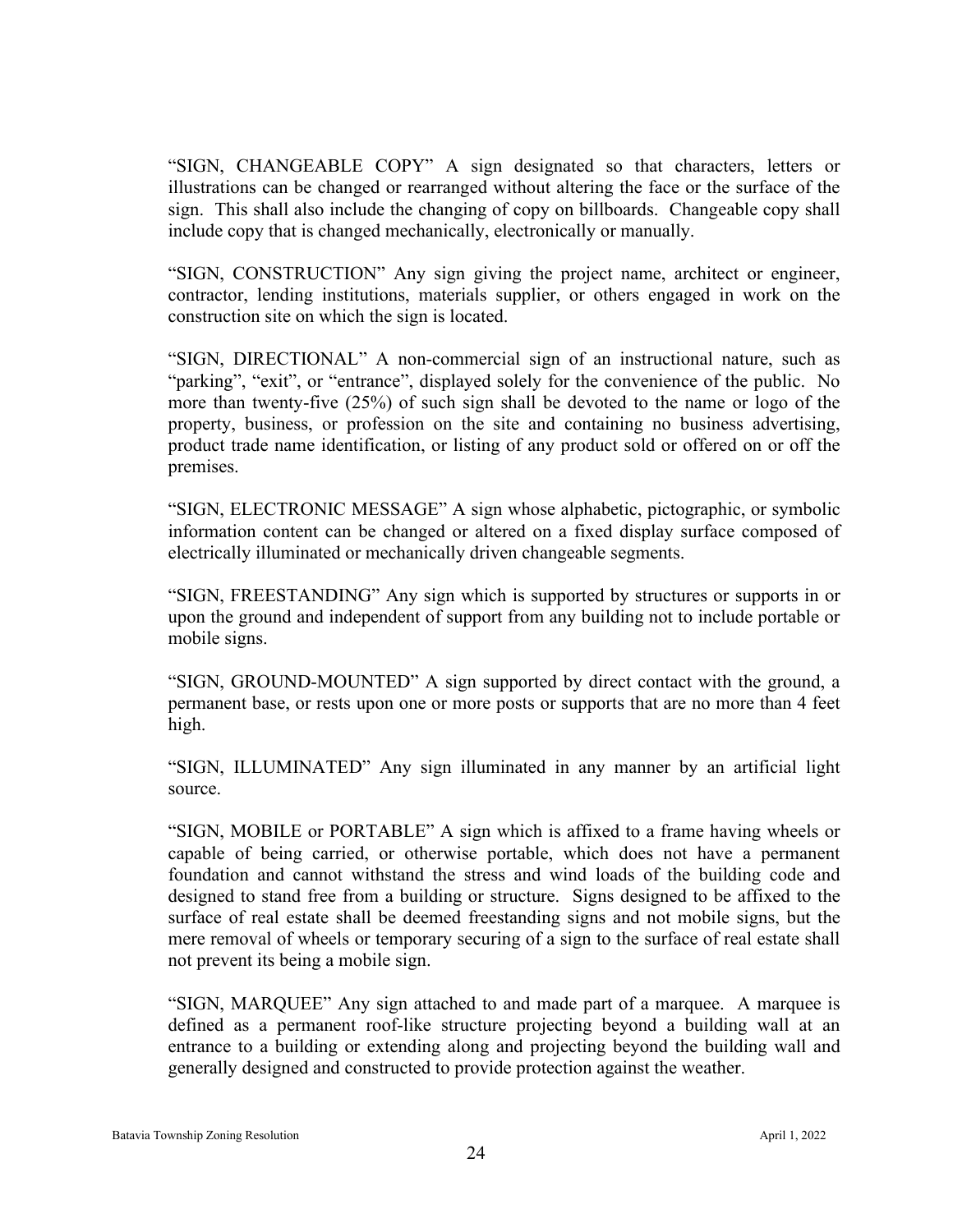"SIGN, OFF PREMISE" A sign that advertises goods, products, services, or facilities or diverts persons to a different location from where the sign is installed.

"SIGN, ON PREMISE" A sign identifying or advertising a business, person, activity, goods, products or services located on the premise where the sign is installed and maintained.

"SIGN, OUTDOOR ADVERTISING" Any sign that advertises or otherwise directs attention to an activity not on the same lot where the sign is located, including "Billboard Signs".

"SIGN, POLE" A sign which is supported by a pole or poles and designed to permit pedestrian or vehicular traffic thereunder.

"SIGN, POLITICAL" A sign advocating action on a public issue or indicating a candidate for public office.

"SIGN, PROJECTING" A sign, other than a wall sign, affixed to any building or wall whose leading edge extends beyond such building or wall.

"SIGN, REAL ESTATE" A sign which is used to offer for sale, rental, or lease of the premises or part of the premises on which the sign is placed.

"SIGN, ROOF" Any sign erected or constructed wholly upon and over the roof of any building and supported solely on the roof structure.

"SIGN, SNIPE" Any sign of any material whatsoever that is attached in any way to a utility pole, tree or any object located or situated on a public or private property.

"SIGN, TEMPORARY" A sign or searchlight of any type, including banners and pennants, to announce special events or sales, to announce the sale, lease, or rental of property, designed for use for a limited period of time.

"SIGN, WALL" A sign painted on or attached to and erected parallel to the face of, or erected and confined within the limits of the outside wall of, any building and supported by such wall or building and which displays only one advertising surface.

"SIGN, WINDOW" A sign painted, attached, or affixed inside or upon a window or doors of a building, facing the outside, or any sign placed, hung, or affixed on the inside of a premises which is intended to be seen from the exterior of the building.

"SMALL WIND ENERGY CONSERVATION SYSTEM" An engine or motor having a drive shaft driven by the impulse air to create power for the site where such system is located. For the purposes of this zoning resolution, a small wind energy conservation system is one that creates under 100 Kilowatts of power.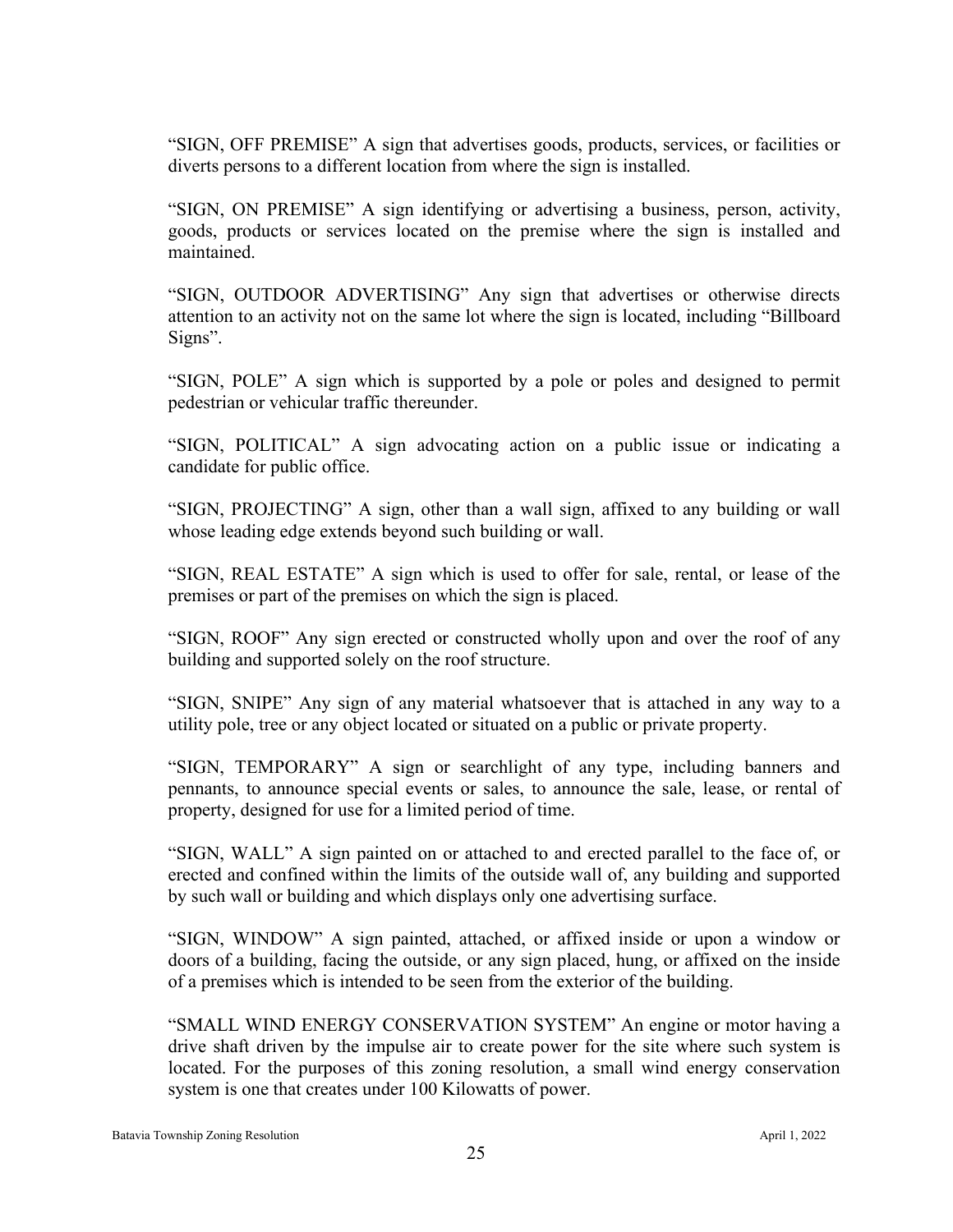"SOLAR PANEL" A single photovoltaic panel or a group of photovoltaic panels that convert solar energy to electricity.

"STABLE" A structure for the keeping of livestock such as: horses, ponies, goats or cows.

"STORY" That part of a building, other than a basement as defined herein, included between the finished floor and the finished floor next above, or, if no floor above, the space between the floor and the ceiling immediately above.

"STORAGE or UTILITY SHED" An accessory structure devoted to the storage of household items, including lawn equipment, pool equipment, and similar domestic type belongings. The structure, by size and design, is not intended for the storage of automobiles, travel trailers and other such vehicles. If structure is 50 square feet or less, it shall be classified as a utility shed and does not require a zoning permit.

"STREET OR ROAD" A public right-of-way which provides a public means of access to abutting property for motor vehicles.

"STREET OR ROAD, PRIVATE" A shared means of vehicular ingress and egress located within an easement of access not dedicated to the public by recorded instrument that is maintained by the party or parties using such private street for private access.

"STREET OR ROAD, PUBLIC" A street with the entire width, either curb to curb, or edge of pavement to edge of pavement, open and dedication to the use of the public as a thoroughfare for purposes of vehicular travel. The term street shall include avenue, drive, circle, road, parkway, boulevard, highway, thoroughfare, or any other similar term.

"STRUCTURE" Anything constructed or erected, the use of which requires location on the ground, or attachment of something having a fixed location on the ground. Among other things, structures include buildings, mobile homes, walls, fences and billboards.

"STRUCTURE, ACCESSORY" A subordinate structure detached from the main building on the same lot, the use of which is incidental and accessory to that of the main building or principal use. Connection of an accessory structure to the principal structure by a breezeway or similar connection does not make the accessory structure part of the principal structure.

"SUPPLY YARDS" A commercial establishment storing and offering for sale building supplies, steel supplies, coal, heavy equipment, feed and grain, and similar goods.

"SWIMMING POOL, PRIVATE" Any indoor or outdoor structure, chamber or tank containing a body of water for swimming, diving, or bathing located at a dwelling housing no more than three families and used exclusively by the residents and their nonpaying guests.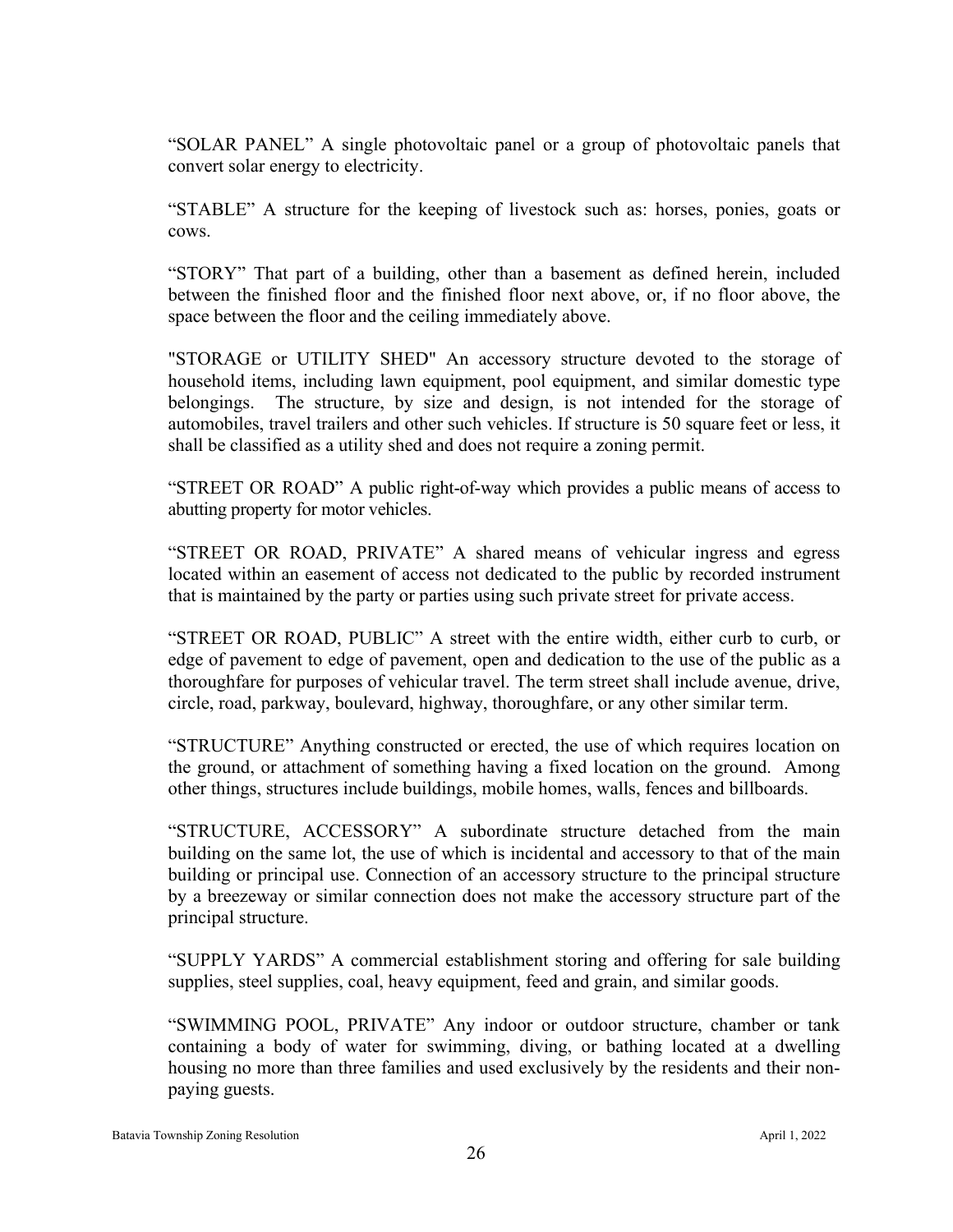"SWIMMING POOL, PUBLIC" Any indoor or outdoor structure, chamber or tank containing a body of water for swimming, diving, or bathing that is intended to be used collectively for swimming, diving or bathing and is operated by any person whether as the owner, lessee, operator, licensee, or concessionaire, regardless of whether or not fee is charged for use, but does not mean any private swimming pool or impounding reservoir, basin, lake, pond, creek, river, or other similar natural body of water.

"TAVERN" An establishment serving alcoholic beverages in which the principal business is the sale of such beverages at retail for consumption on the premises and where food is available for consumption on the premises.

"TELECOMMUNICATION TOWER" Any structure or device, including accessory structures, used to receive or transmit electromagnetic waves between cellular phones, pagers, and ground wired communications systems including both directional antennas, such as panels, microwave dishes and satellite dishes, and omni-directional antennas such as whips and other equipment utilized to serve personal communication services or other structures that meets all of the criteria as established in the Ohio Revised Code, Section 519.211(B).

"TELECOMMUNICATIONS TOWER, HEIGHT OF." The height from the base of the structure to its top; including any antenna located thereon.

"THROUGH LOTS" See Lot Types.

"TRAILER" Any vehicle without motor power designed or used for carrying property or persons wholly on its own structure and for being drawn by a motor vehicle, and includes any such vehicle when formed by or operated as a combination of a semitrailer and a vehicle of the dolly type such as that commonly known as a trailer dolly, and a vehicle used to transport agricultural produce or agricultural production materials between a local place of storage or supply and the farm when drawn or towed on a public road or highway at a speed greater than 25 miles per hour, except a house trailer and travel trailer.

"TYPE-A FAMILY DAY CARE HOME" A permanent residence of the provider in which child day care or publicly funded day care is provided for seven to 12 children at one time or is the permanent residence of the provider in which child day care is provided to four to 12 children at one time if four or more children are under two years of age at one time. In counting children for the purposes of this definition, any children under six years of age who are related to the provider and who are on the premises of the Type-A day care home shall be counted. Type-A day care homes do not include homes where all of the children being cared for are siblings and the residence is the home of the siblings. Type-A day care homes do not include any child day camp as defined in ORC Section 5104.01.

"TYPE-B FAMILY DAY CARE HOME" A permanent residence of the provider in which child day care is provided for one to six children at one time and in which no more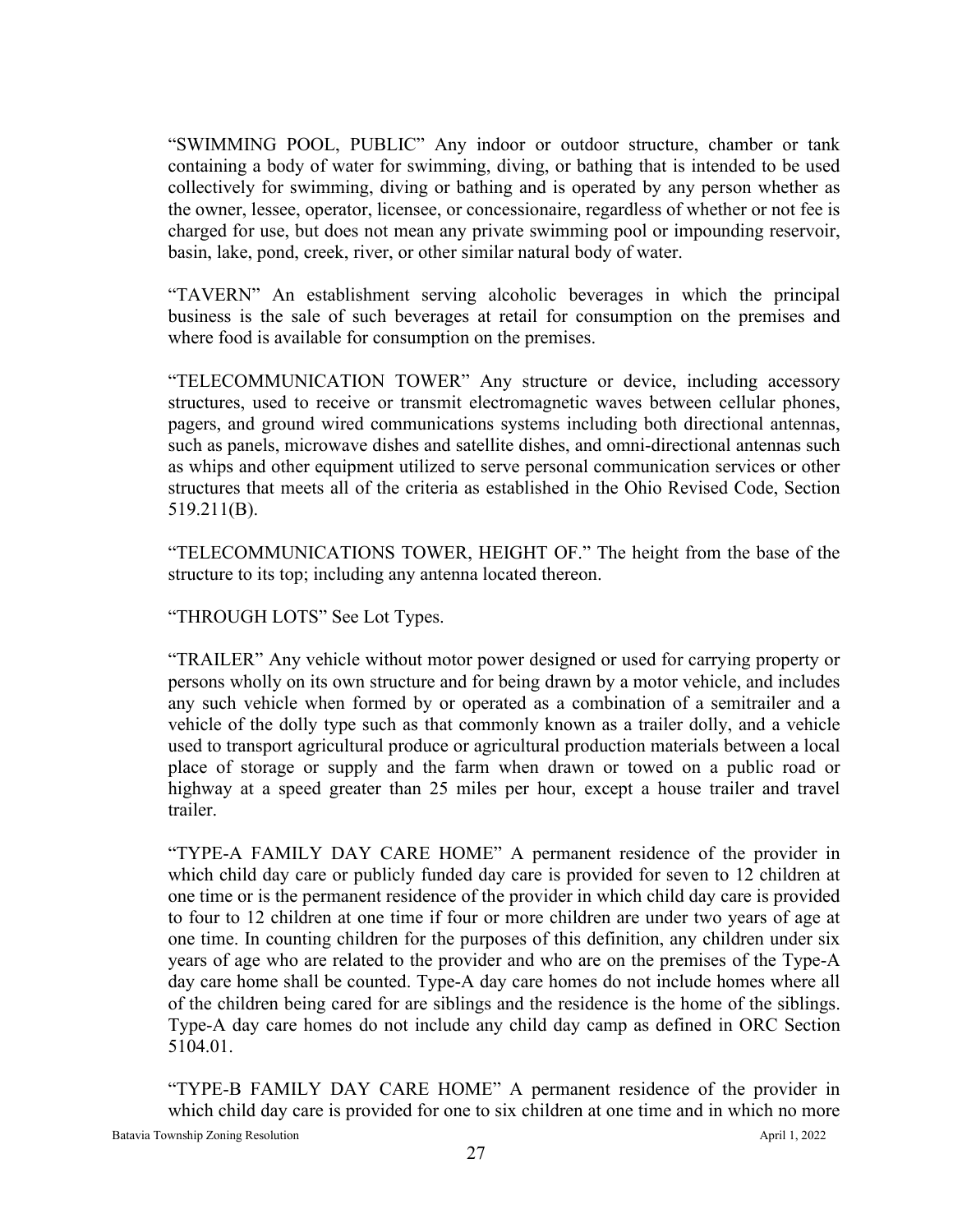than three children are under two years of age at one time. In counting children for the purposes of this definition, any children under six years of age who are related to the provider and who are on the premises of the Type-B day care home shall be counted. Type-B day care homes do not include homes where all of the children being cared for are siblings and the residence is the home of the siblings. Type-B day cares homes do not include any child day camp as defined in ORC Section 5104.01.

"USE" The specific purpose for which land or a building is designated, arranged, intended, or for which it is or may be occupied or maintained.

"USE, ACCESSORY" A use located on the same zoning lot with the main building, other structure, or land, which is subordinate and related to that of the main building or principal use.

"USE, CONDITIONAL" A use that owing to some special characteristics, may be permitted in a district but only after approval of the Board of Zoning Appeals, and may be subject to special requirements or conditions to ensure that the use and operation will not be detrimental to the public health, safety or general welfare of the Township.

"USE, PRINCIPAL" A use which is permitted, as of right, in a district for which a Zoning Certificate shall be issued by the Zoning Administrator, provided that the applicant meets the applicable requirements of this Code.

"USE, TEMPORARY" A use established for a fixed period of time with the intent that such use will terminate upon expiration of the fixed time period unless permission to conduct the use is renewed.

"VARIANCE" A variance is a modification of the strict terms of the relevant regulations where such modification will not be contrary to the public interest and where owing to conditions peculiar to the property and not the result of the action of the applicant, a literal enforcement of the regulations would result in unnecessary and undue hardship.

"VEHICLE, COMMERCIAL" Any vehicle used or designed to be used for business or commercial purposes that includes, but is not necessarily limited to: a bus, cement truck, commercial tree trimming equipment, construction equipment, dump truck, garbage truck, panel truck, semi-tractor, semi-trailer, step van, tank truck, tar truck or other commercial type vehicle licensed by the state as a commercial vehicle or truck.

"VEHICLE, RECREATIONAL" A vehicular portable structure designed and constructed to be primarily used as a temporary dwelling for travel, recreational, and vacation uses including but not limited to the following:

A. "TRAVEL TRAILER" A non-self-propelled recreational vehicle not exceeding an overall length of 35 feet, exclusive of bumper and tongue or coupling, and includes tent type fold out camping trailer.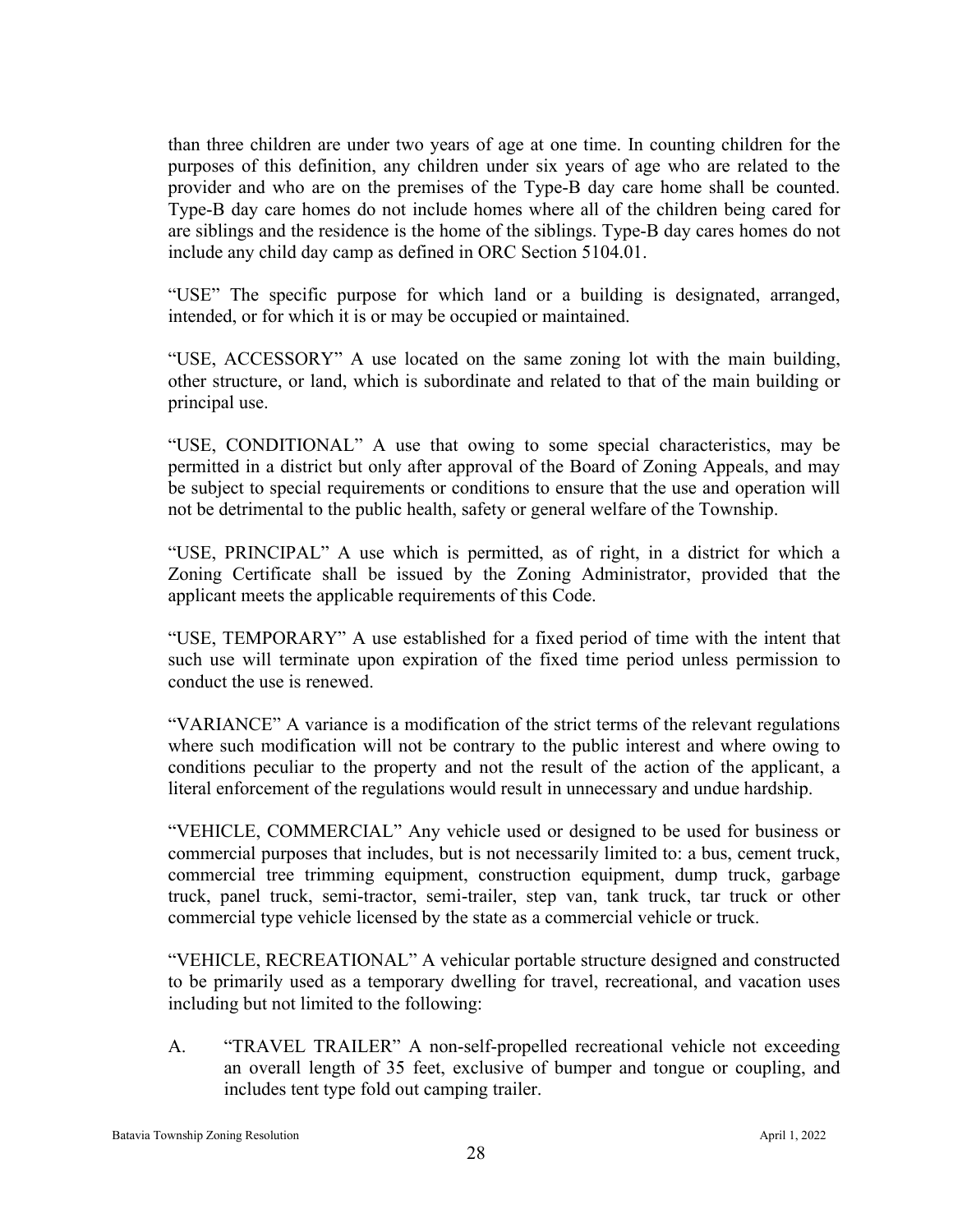- B. "MOTOR HOME" A self-propelled recreational vehicle constructed with permanently installed facilities for cold storage, cooking and consuming of food, and for sleeping.
- C. TRUCK CAMPER" A non-self-propelled recreational vehicle, without wheels for road use, and designed to be placed upon and attached to a motor vehicle. Truck camper does not include truck covers which consist of walls and roof but do not have floors and facilities for using same as a dwelling.

"VETERINARY HOSPITAL or CLINIC" A place used for the care, grooming, diagnosis and treatment of sick, ailing, infirm or injured animals, and those who are in need of medical or surgical attention, and may include overnight accommodations on the premises for treatment, observation and/or recuperation. This facility may also provide relevant services related to the daily care and wellbeing of healthy animals. If accessory services include a boarding kennel with outdoor runs, additional setback requirements will apply.

"VICINITY MAP" A drawing located on the plat which sets forth by dimensions or other means, the relationship of the proposed subdivision or use to other nearby developments or landmarks and community facilities and services within Clermont County in order to better locate and orient the area in question.

"WALKWAY" A dedicated public way, four (4) feet or more in width, for pedestrian use only, whether or not along the side of a road.

"WAREHOUSE" A building used primarily for the storage of goods and materials.

"WHOLESALE BUSINESS" Establishments or places of business primarily engaged in selling merchandise to retailers; to industrial, commercial, institutions, or professional business users; to other wholesalers; or acting as agents or brokers and buying merchandise for, or selling merchandise to, such individuals or companies.

"YARD" A required open space, other than a court, unoccupied and unobstructed by any structure or portion of a structure from the general ground level of the graded lot upward; provided, accessories, ornaments, and furniture may be permitted in any yard, subject to height limitations and requirements limiting obstruction of visibility.

- A. "YARD, FRONT" A yard extending between side lot lines across the front of a lot and from the front lot line to the front of the principal building.
- B. "YARD, REAR" A yard extending between side lot lines across the rear of a lot and from the rear lot line to the rear of the principal building.
- C. "YARD, SIDE" A yard extending from the principal building to the side lot line on both sides of the principal building between the lines establishing the front and rear yards.